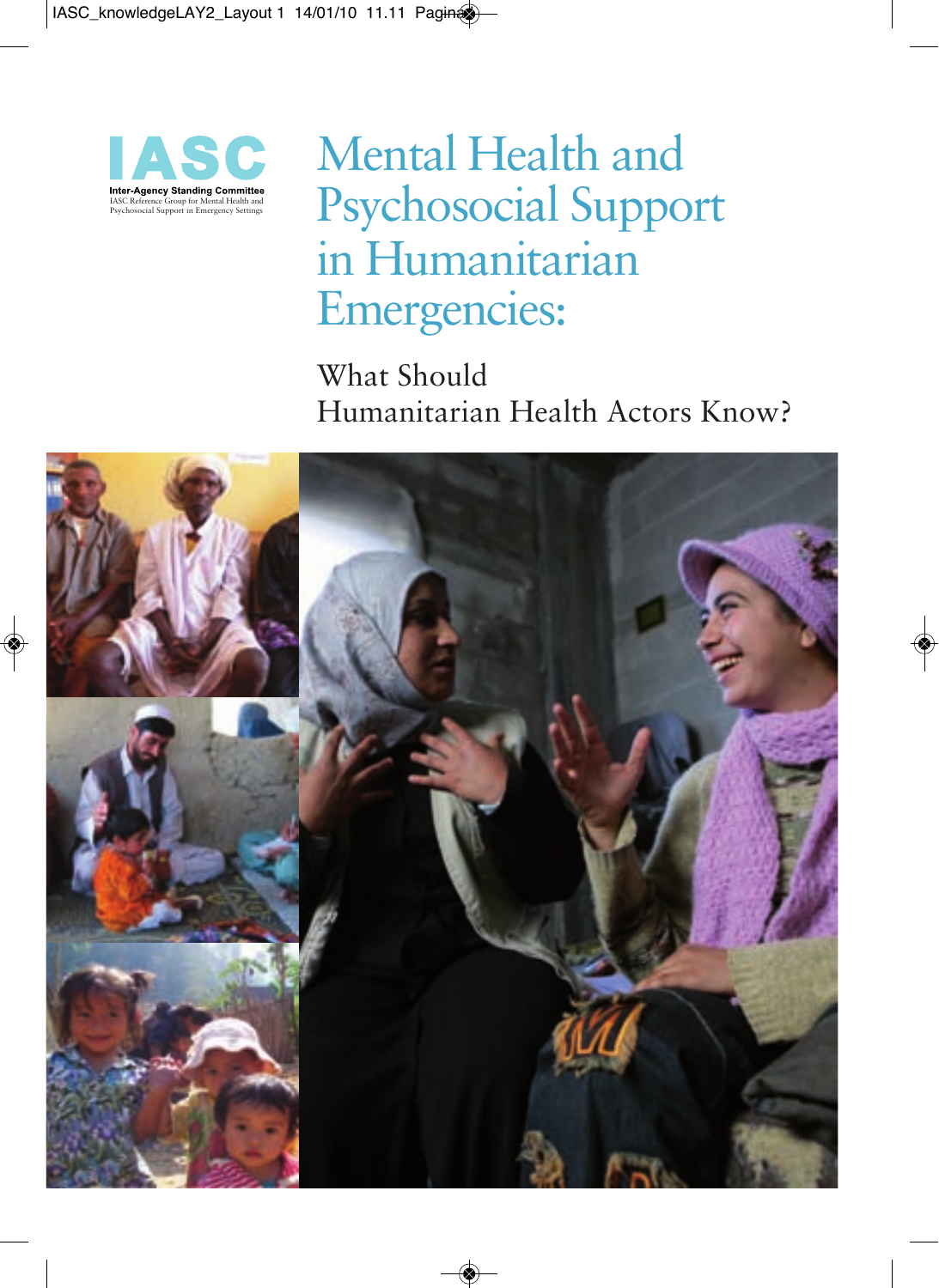#### Acknowledgements:

This document by the IASC Reference Group for Mental Health and Psychosocial Support was developed in consultation with the IASC Global Health Cluster.

The WHO Department of Mental Health and Substance Abuse (through funds from the Government of Italy) is acknowledged for making available staff member time towards developing this product.

Cover page photos: © International Rescue Committee (left) and UNICEF (centre)

#### Suggested citation

IASC Reference Group for Mental Health and Psychosocial Support in Emergency Settings. (2010). Mental Health and Psychosocial Support in Humanitarian Emergencies: What Should Humanitarian Health Actors Know? Geneva.

ISBN 978-9953-0-2558-2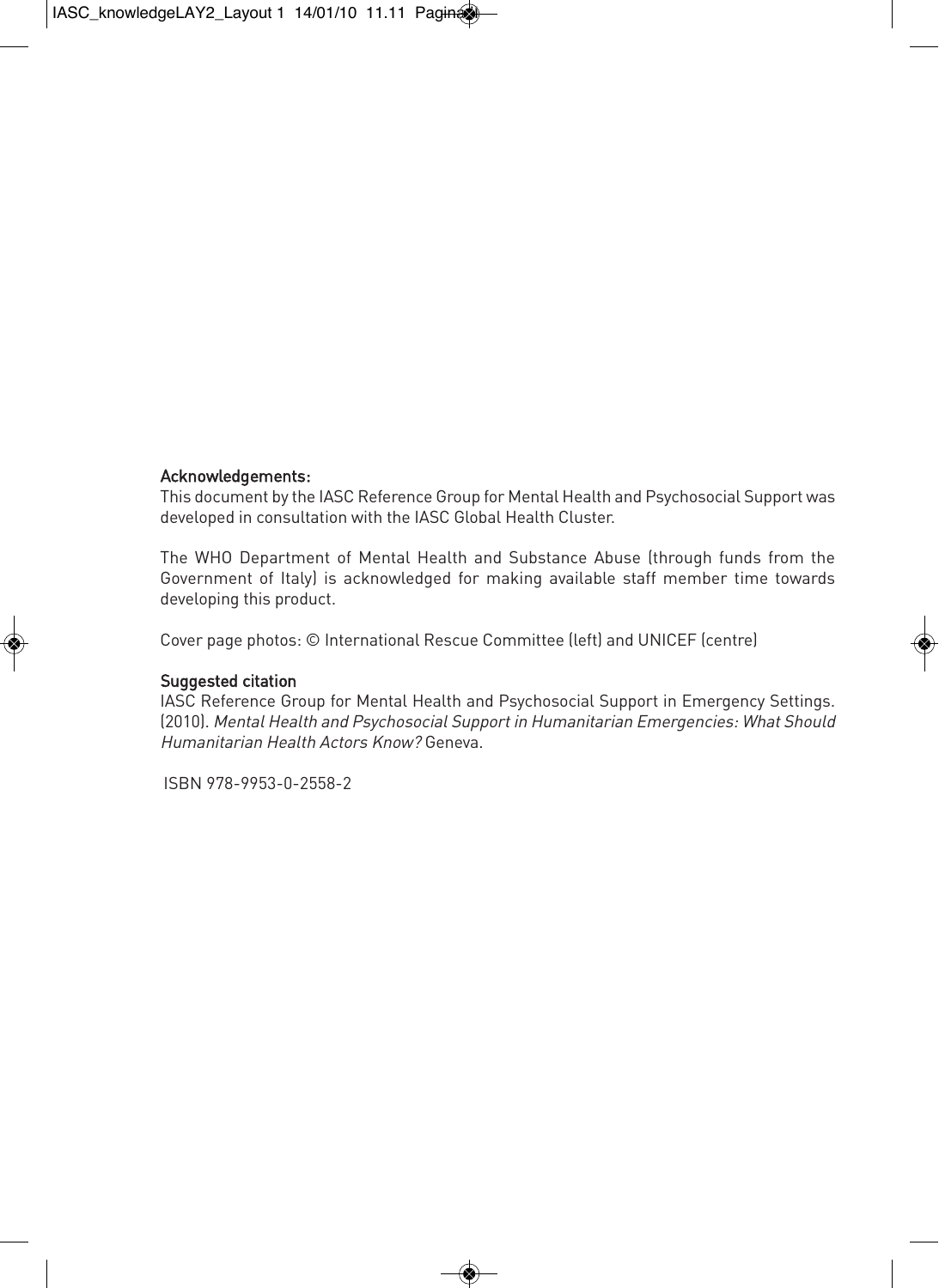# Mental Health and **Psychosocial Support** in Humanitarian Emergencies

What Should Humanitarian Health Actors Know?

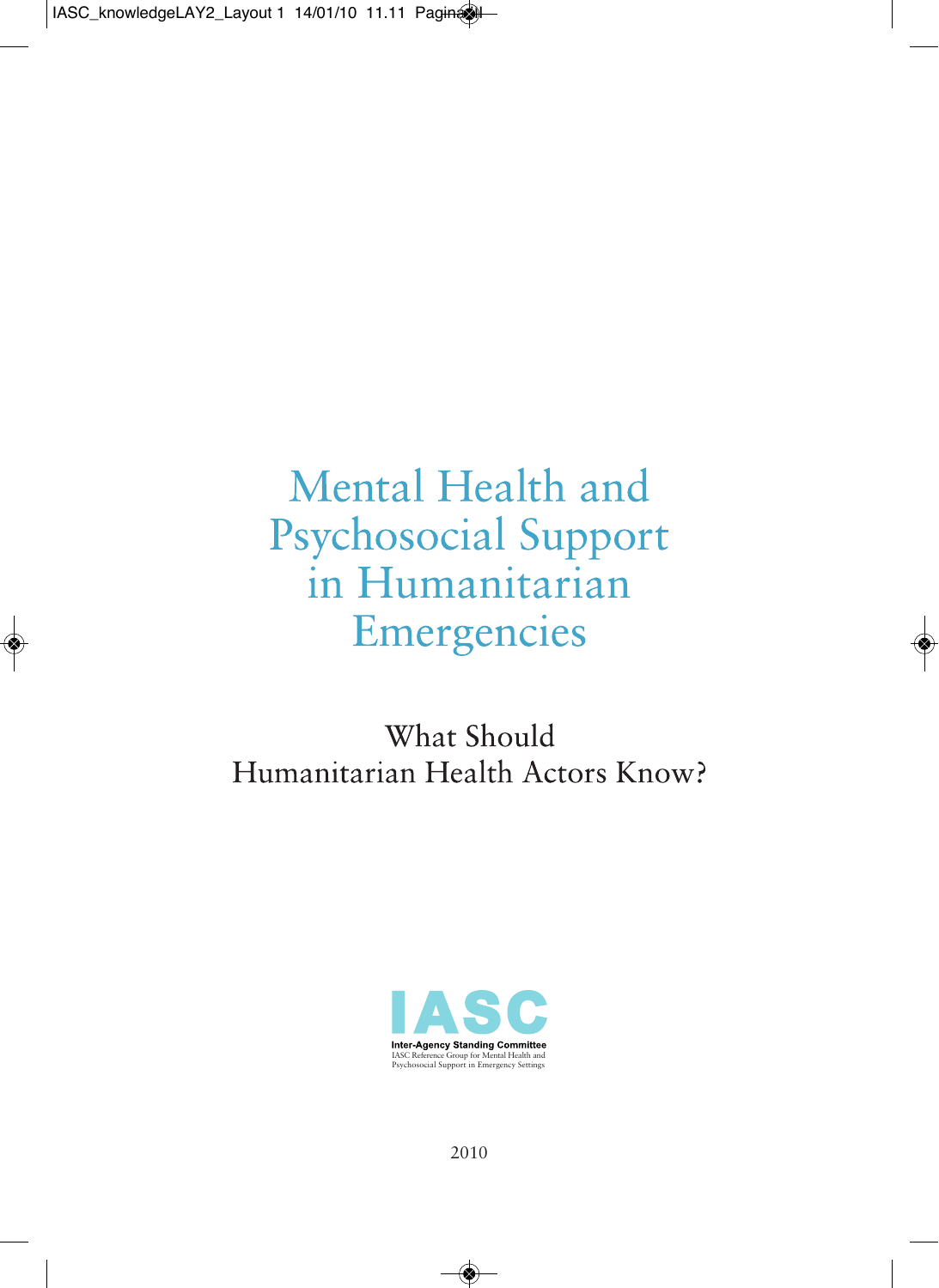# Page of contents

| 1. Introduction                                                   | 1              |
|-------------------------------------------------------------------|----------------|
| 1.1 Background                                                    | $\mathbf{1}$   |
| 1.2 Impact of emergencies                                         | $\overline{2}$ |
| 1.3 Principles                                                    | 3              |
| 2. MHPSS matrix: overview of minimum responses during emergencies | 5              |
| 3. Coordination and Assessment                                    | 6              |
| 3.1 Coordination                                                  | 6              |
| 3.2<br>Assessment                                                 | 7              |
| 4. Essential MHPSS knowledge related to the health sector         | 10             |
| Community mobilisation and support<br>4.1                         | 10             |
| 4.2<br>Psychological considerations in general health care        | 11             |
| 4.3<br>Care of people with severe mental disorder in PHC          | 12             |
| Psychotropic medications<br>4.4                                   | 13             |
| PHC health information systems<br>4.5                             | 13             |
| People in institutions<br>4.6                                     | 14             |
| Alcohol and other substances<br>4.7                               | 14             |
| Linking with other healing systems<br>4.8                         | 14             |
| 5. Operational challenges: do's and don'ts                        | 15             |
| 6. Post-emergency recovery activities by the health sector        | 17             |
| 7. Human resources                                                | 19             |
| 7.1 Recruitment                                                   | 19             |
| 7.2 Orientation and training of aid workers in MHPSS              | 20             |
| 7.3 Well-being of staff and volunteers                            | 21             |
| 8. Key tools and resources                                        | 22             |
| Appendix A: Relevant medicines on the WHO Model List              |                |
| of Essential Medicines (2009)                                     | 24             |
| Appendix B: UNHCR (2009) Health Information System (HIS)          |                |
| case definitions                                                  | 25             |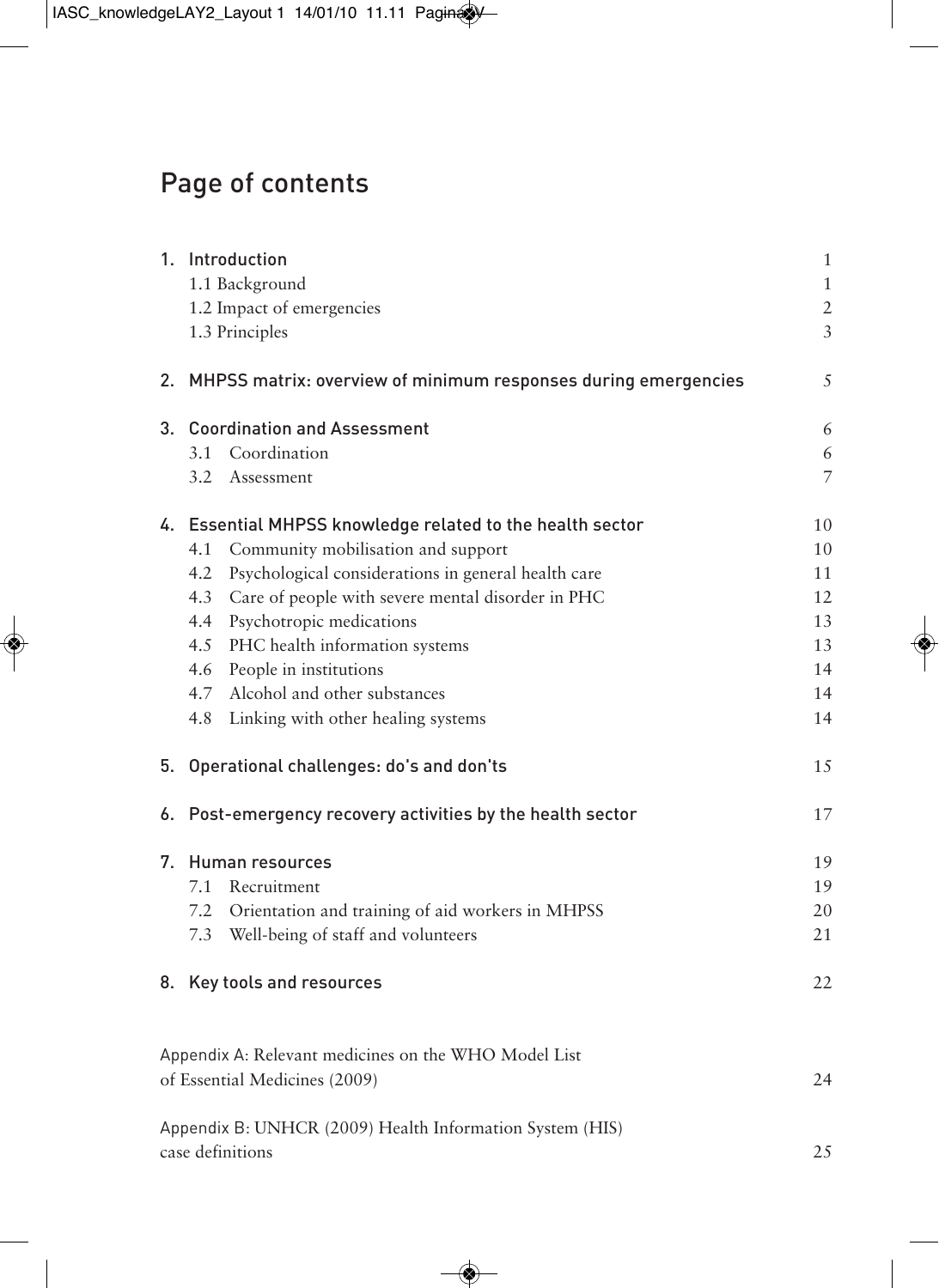# 1. Introduction

## 1.1 Background

This document is for humanitarian health actors working at national and sub-national level in countries facing emergencies and crises. It applies to Health Cluster partners, including governmental and non-governmental health service providers.

Based on the *IASC Guidelines on Mental Health and Psychosocial Support in Emergency Settings* (IASC, 2007), this document gives an overview of essential knowledge that humanitarian health actors should have about mental health and psychosocial support (MHPSS) in humanitarian emergencies. Managers will need to ensure that health staff are oriented on relevant parts of this document, as applicable.

The term 'psychosocial' denotes the inter-connection between psychological and social processes and the fact that each continually interacts with and influences the other. In this document, the composite term mental health and psychosocial support (MHPSS) is used to describe any type of local or outside support that aims to protect or promote psychosocial well-being and/or prevent or treat mental disorder.

Social supports are essential to protect and support mental health and psychosocial well-being in emergencies, and they should be organised through multiple sectors (e.g. camp management, education, food security and nutrition, health, protection, shelter and water and sanitation). Humanitarian health actors are encouraged to promote the IASC Guidelines and their key messages to colleagues from other disciplines/clusters/sectors to ensure that there is appropriate action to address the social risk factors affecting mental health and psychosocial well-being.

Essential clinical psychological and psychiatric interventions need to be made available for specific, urgent problems. These latter interventions should only be implemented under the leadership of mental health professionals, who tend to work in the health sector.

Including considerations of mental health and psychosocial well-being in the general health response will protect the dignity of survivors and enhance the general health response.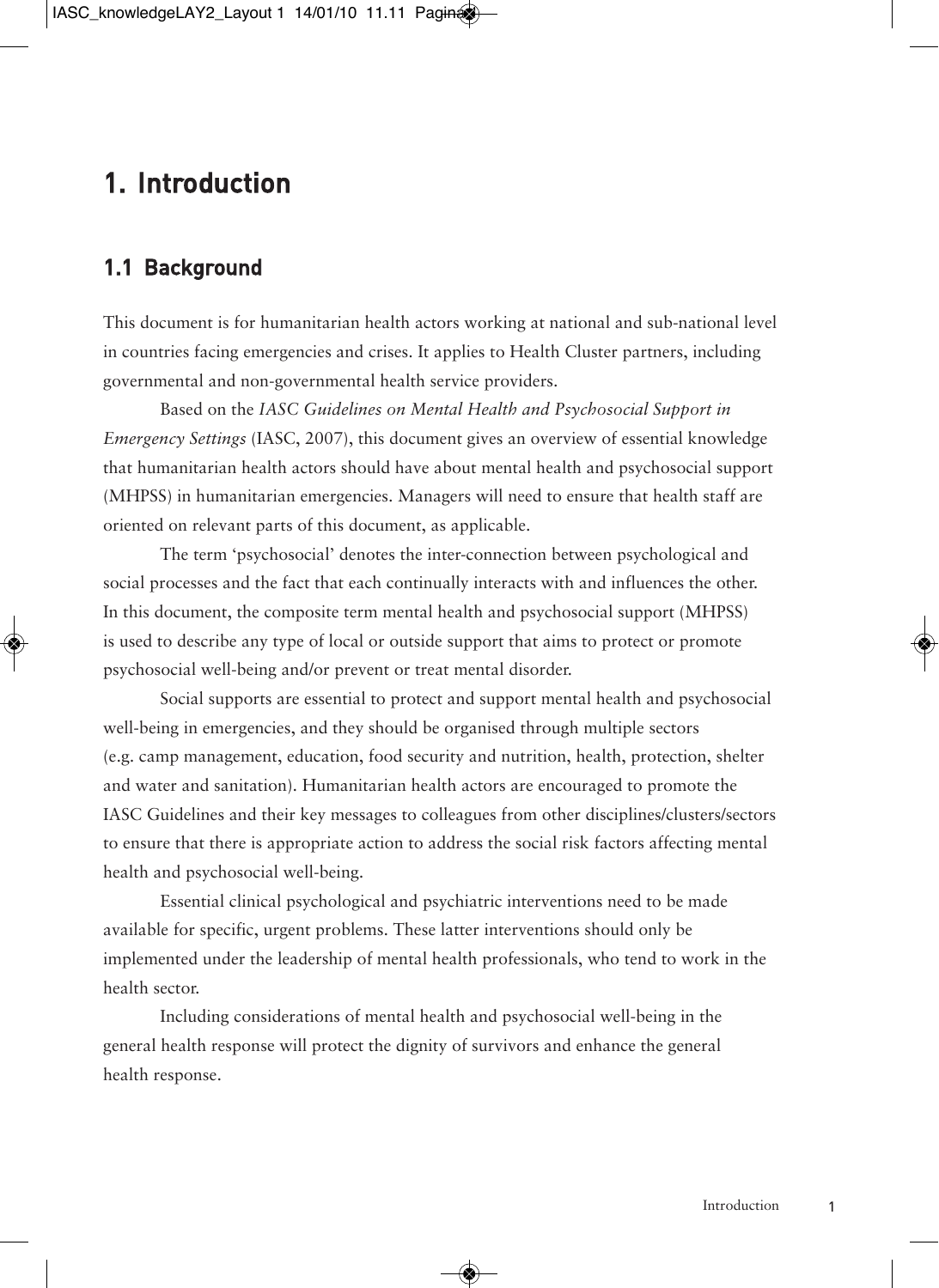## 1.2 Impact of emergencies

Emergencies create a wide range of problems experienced at the individual, family, community and societal levels. At every level, emergencies erode protective supports that are normally available, increase the risks of diverse problems and tend to amplify preexisting problems. While social and psychological problems will occur in most groups, it is important to note that every individual will experience the same event in a different manner and will have different resources and capacities to cope with the event.

Mental health and psychosocial problems in emergencies are highly interconnected, yet may be predominantly social or psychological in nature. Significant problems of a predominantly social nature include:

- Pre-existing (pre-emergency) social problems (e.g. belonging to a group that is discriminated against or marginalised; political oppression);
- Emergency-induced social problems (e.g. family separation; safety; stigma; disruption of social networks; destruction of livelihoods, community structures, resources and trust; involvement in sex work); and
- Humanitarian aid-induced social problems (e.g. overcrowding and lack of privacy in camps; undermining of community structures or traditional support mechanisms; aid dependency).

Similarly, problems of a predominantly psychological nature include:

- Pre-existing problems (e.g. severe mental disorder; depression; alcohol abuse);
- Emergency-induced problems (e.g. grief; non-pathological distress; alcohol and other substance abuse; depression and anxiety disorders, including post-traumatic stress disorder (PTSD)); and
- Humanitarian aid-related problems (e.g. anxiety due to a lack of information about food distribution).

Thus, mental health and psychosocial problems in emergencies encompass far more than the experience of PTSD or disaster-induced depression. A selective focus on these two problems is inappropriate because it overlooks many other MHPSS problems in emergencies, as well as ignoring people's resources. Men, women, boys and girls have assets or resources that support mental health and psychosocial well-being. A common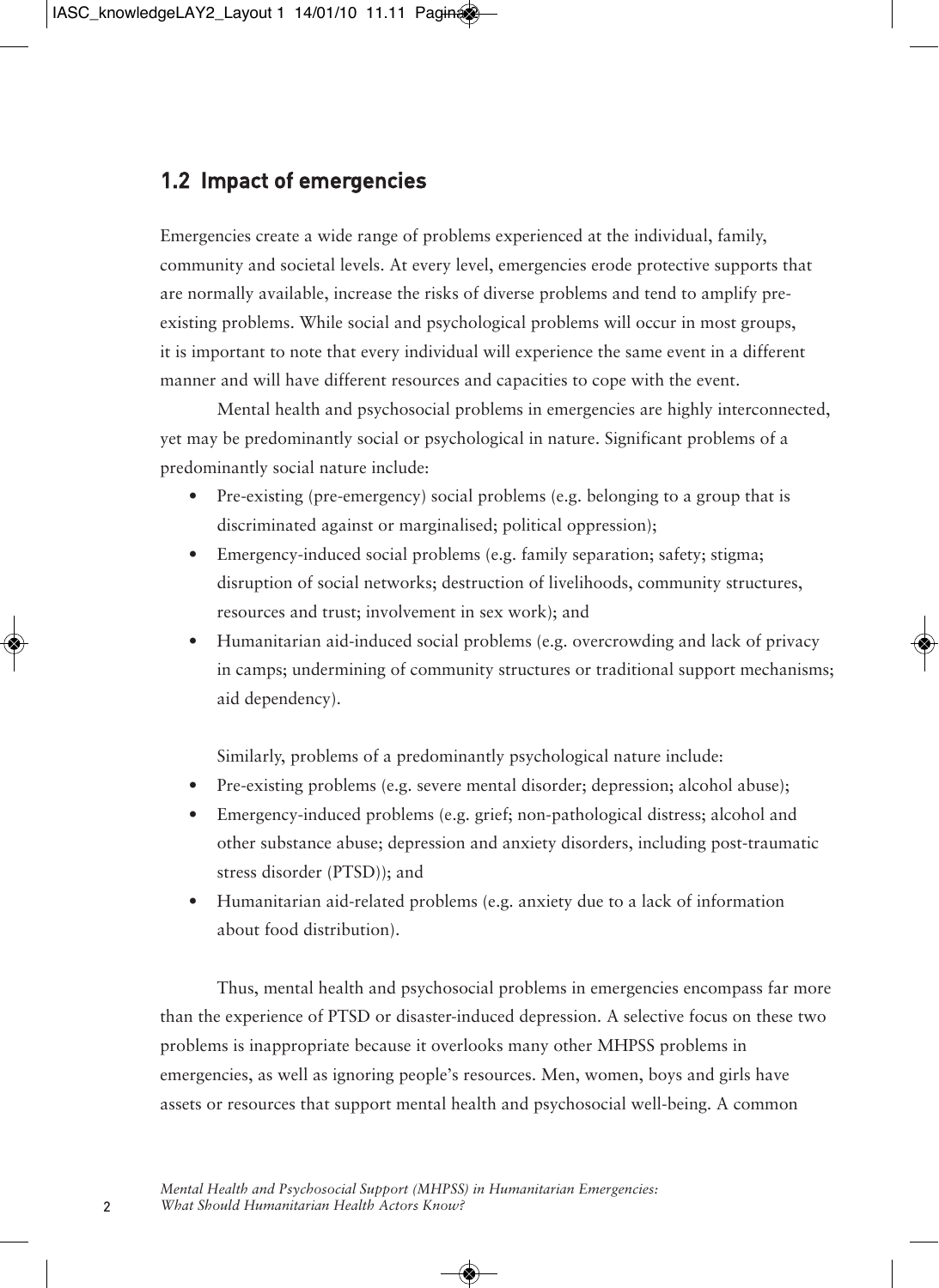error in work on MHPSS is to ignore these resources and to focus solely on deficits – the weaknesses, suffering and pathology – of the affected group. It is important to know not only the problems but also the nature of local resources, whether they are helpful or harmful, and the extent to which affected people can access them.

## 1.3 Principles

Figure 1. Intervention pyramid for mental health and psychosocial support in emergencies. *(for an explanation of the different layers, see pages 12-13 of the IASC Guidelines)*



Intervention pyramid

In emergencies, people are affected in different ways and require different kinds of supports. One of the key principles is ensuring the availability of complementary supports. MHPSS systems require a layered system of complementary supports that meet the needs of different groups (see Figure 1). All layers of the pyramid are important and should ideally be implemented concurrently.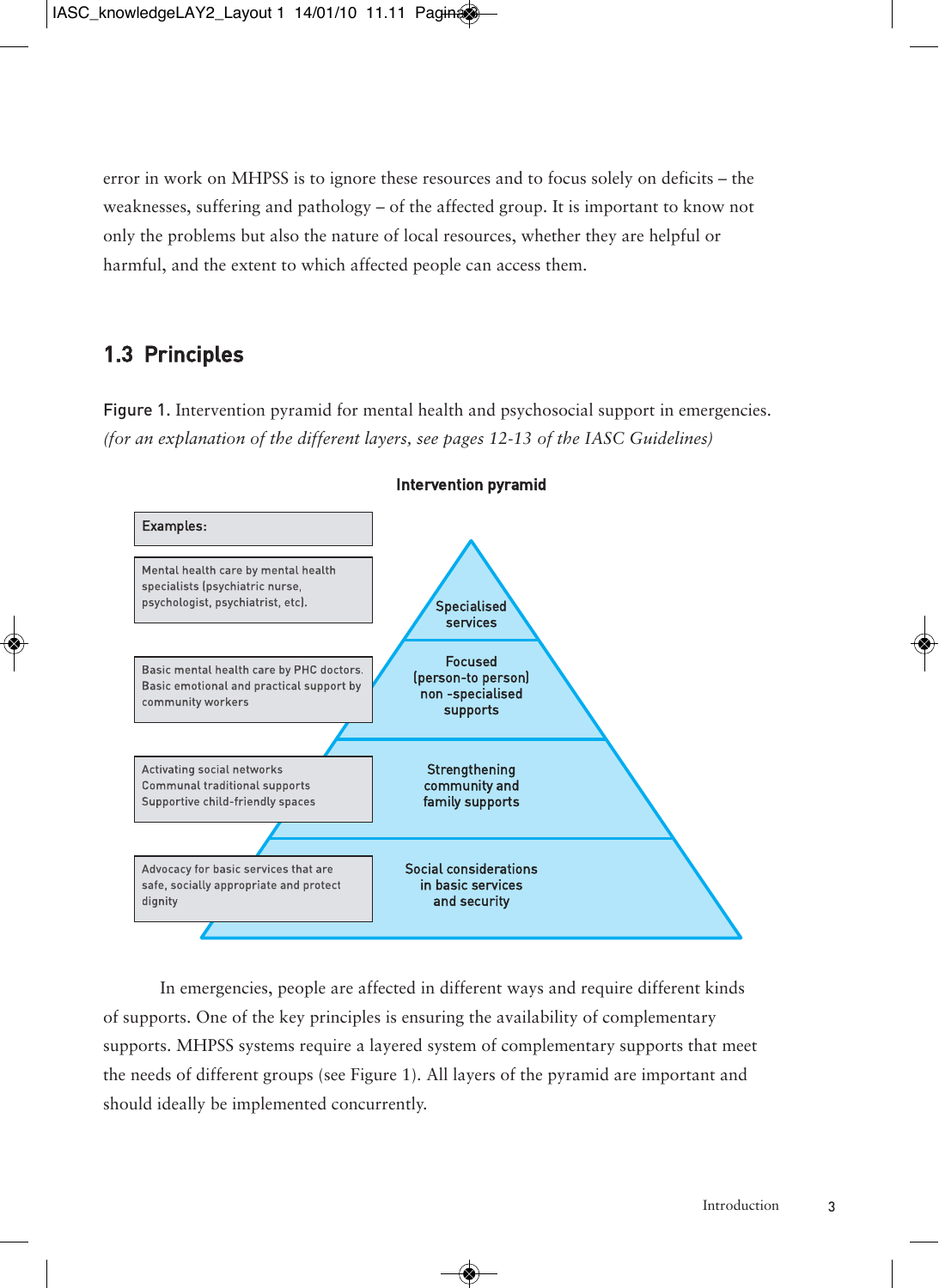Another key principle is that even in the early stages of an emergency, it is important to build local capacities, supporting self-help and strengthening the resources already present. Whenever possible, humanitarian actors should build both government and civil society capacities. At each layer of the intervention pyramid, key tasks are to identify, mobilise and strengthen the skills and capacities of individuals, families, communities and society.

Activities and programming should be integrated into wider systems (e.g. existing community support mechanisms, formal/non-formal school systems, general health services, general mental health services, social services, etc.) as much as possible. The proliferation of stand-alone services, such as those dealing only with rape survivors or only with people having a specific diagnosis, tend to be problematic, because they can fragment support systems. Activities that are integrated into wider systems reach more people, are usually more sustainable and carry less stigma.

# 2. MHPSS matrix: overview of minimum responses during emergencies

A number of minimum responses need to be implemented. These interventions are summarised in Table 1. Core activities for health sector involvement are highlighted in *italic blue*. Where feasible, the health sector may also get involved in any of the other actions, especially in areas of community mobilisation and support. The IASC Guidelines give guidance on how each of the minimum responses may be implemented.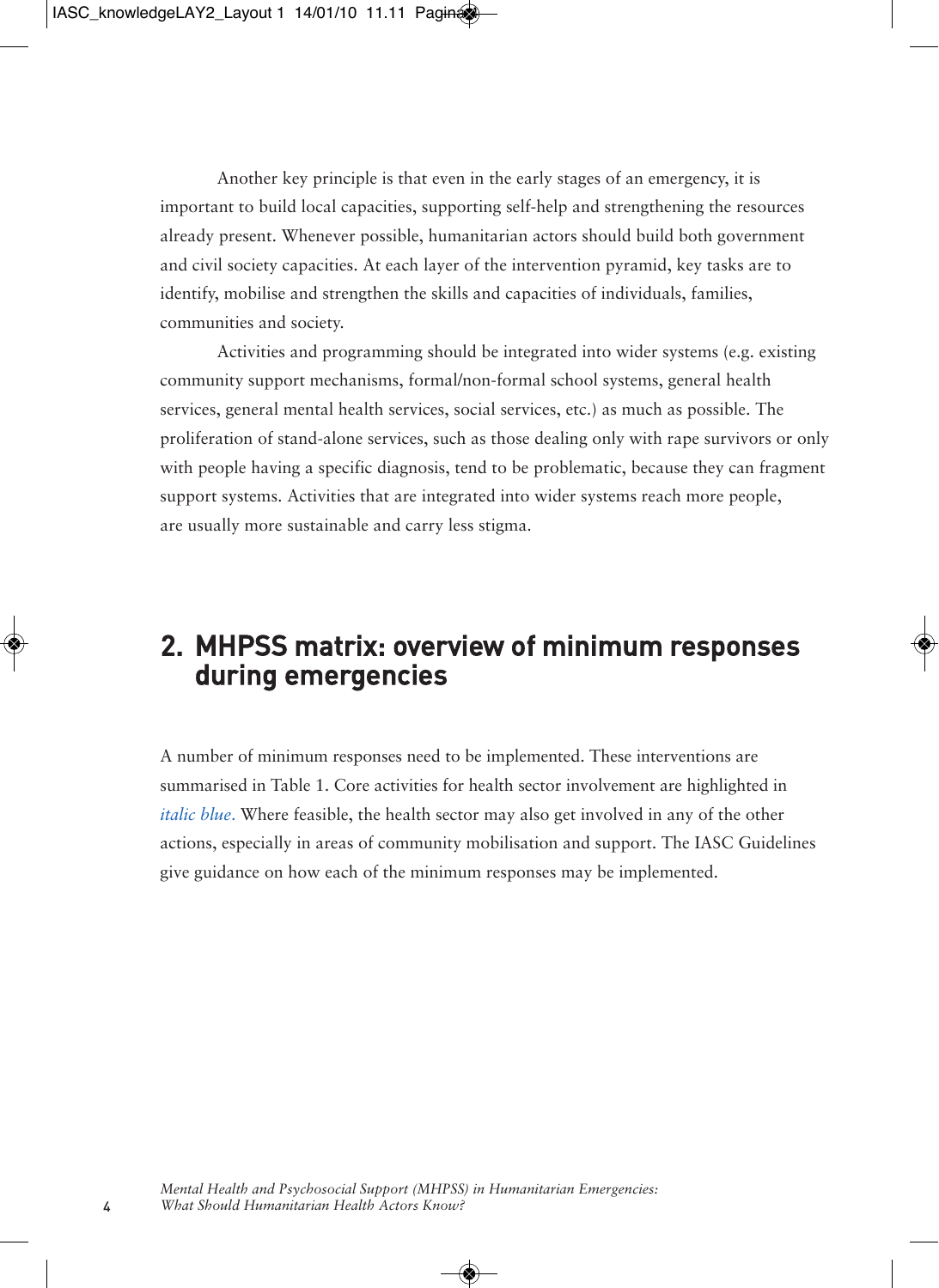## Table 1: IASC Guidelines for Minimum Responses in the Midst of Emergencies (IASC Guidelines, pp.20-29)

| Area           |                                             | A. Common functions                                                                                                                                                                                                                                                                                                                                                        |  |  |
|----------------|---------------------------------------------|----------------------------------------------------------------------------------------------------------------------------------------------------------------------------------------------------------------------------------------------------------------------------------------------------------------------------------------------------------------------------|--|--|
|                | Coordination                                | 1.1 Establish coordination of intersectoral mental health and psychosocial support                                                                                                                                                                                                                                                                                         |  |  |
| $\overline{2}$ | Assessment,<br>monitoring<br>and evaluation | Conduct assessments of mental health and psychosocial issues<br>2.1<br>Initiate participatory systems for monitoring and evaluation<br>2.2                                                                                                                                                                                                                                 |  |  |
| $\mathcal{R}$  | Protection and<br>human rights<br>standards | Apply a human rights framework through mental health and psychosocial support<br>3.1<br>Identify, monitor, prevent and respond to protection threats and failures through social<br>3.2<br>protection<br>Identify, monitor, prevent and respond to protection threats and abuses through legal<br>3.3<br>protection                                                        |  |  |
| 4              | Human<br>resources                          | Identify and recruit staff and engage volunteers who understand local culture<br>4.1<br>Enforce staff codes of conduct and ethical guidelines<br>4.2<br>Organise orientation and training of aid workers in mental health and psychosocial support<br>4.3<br>Prevent and manage problems in mental health and psychosocial well-being among staff and<br>4.4<br>volunteers |  |  |

| Area         |                                          | B. Core mental health and psychosocial supports                                                                                                                                                                                                                                                                                                                                                                                                                                                             |  |  |
|--------------|------------------------------------------|-------------------------------------------------------------------------------------------------------------------------------------------------------------------------------------------------------------------------------------------------------------------------------------------------------------------------------------------------------------------------------------------------------------------------------------------------------------------------------------------------------------|--|--|
| 5            | Community<br>mobilisation<br>and support | 5.1<br>Facilitate conditions for community mobilisation, ownership and control of emergency<br>response in all sectors<br>Facilitate community self-help and social support<br>5.2<br>Facilitate conditions for appropriate communal cultural, spiritual and religious healing<br>5.3<br>practices<br>5.4 Facilitate support for young children (0–8 years) and their care-givers                                                                                                                           |  |  |
| 6            | Health services                          | Include specific psychological and social considerations in provision of general health care<br>6.1<br>Provide access to care for people with severe mental disorders<br>6.2<br>Protect and care for people with severe mental disorders and other mental and neurological<br>6.3<br>disabilities living in institutions<br>6.4 Learn about and, where appropriate, collaborate with local, indigenous and traditional<br>health systems<br>Minimise harm related to alcohol and other substance use<br>6.5 |  |  |
| 7            | Education                                | 7.1 Strengthen access to safe and supportive education                                                                                                                                                                                                                                                                                                                                                                                                                                                      |  |  |
| $\mathsf{R}$ | Dissemination<br>of information          | Provide information to the affected population on the emergency, relief efforts and their<br>8.1<br>legal rights<br>Provide access to information about positive coping methods<br>8.2                                                                                                                                                                                                                                                                                                                      |  |  |

| Area           |                                | C. Social considerations in sectors                                                                                                                                                                      |  |  |
|----------------|--------------------------------|----------------------------------------------------------------------------------------------------------------------------------------------------------------------------------------------------------|--|--|
|                | Food security<br>and nutrition | Include specific social and psychological considerations (safe aid for all in dignity,<br>9.1<br>considering cultural practices and household roles) in the provision of food and nutritional<br>support |  |  |
| 1 <sub>0</sub> | Shelter and site<br>planning   | 10.1 Include specific social considerations (safe, dignified, culturally and socially appropriate assistance) in site planning and shelter provision, in a coordinated manner                            |  |  |
| 11             | Water and<br>sanitation        | 11.1 Include specific social considerations (safe and culturally appropriate access for all in<br>dignity) in the provision of water and sanitation                                                      |  |  |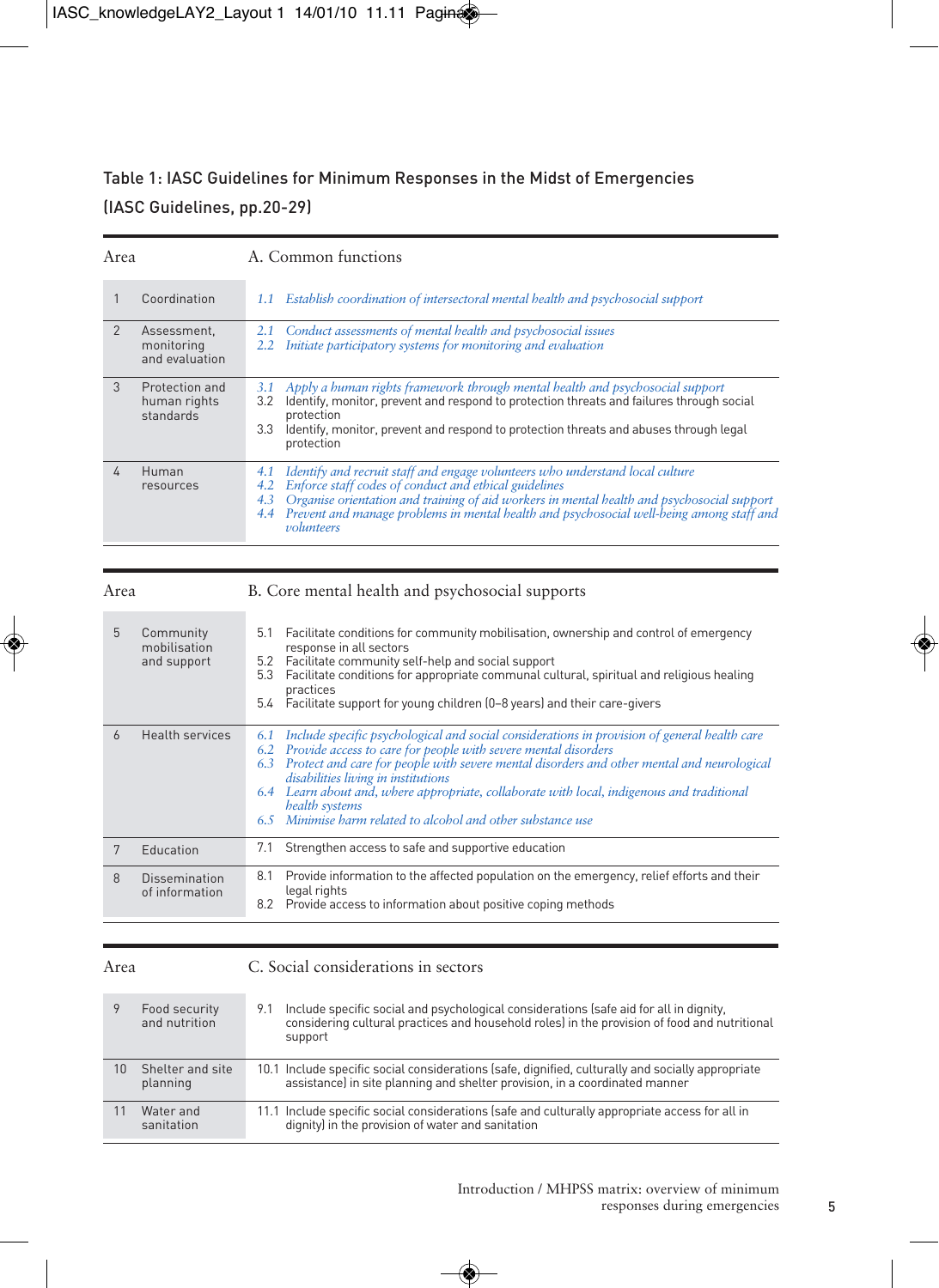# 3. Coordination and assessment

## 3.1 Coordination (IASC Guidelines, Action Sheet 1.1)

MHPSS activities should be coordinated within and across clusters/sectors. The MHPSS coordination mechanism should be contextually appropriate. There should be a mechanism for actors from different clusters/sectors to meet regularly to coordinate their MHPSS plans and actions.

MHPSS involves activities that need to be discussed and integrated within relevant cluster/sector work plans, as they are core components of core clusters/sectors (e.g. Health, Protection and Education). Accountability for MHPSS activities lies within the relevant Clusters. It is important to include MHPSS projects in relevant chapters (Health, Protection and Education) of Flash or CAP Appeal documents. Such documents should not have a separate MHPSS chapter. MHPSS should not be established as a separate Cluster.

The IASC Guidelines recommend establishing a single, intersectoral MHPSS coordination group. It is appropriate to establish an MHPSS coordination group where many MHPSS actors are present. The coordination group needs to have Terms of Reference. Key inter-cluster operational issues should be addressed by the Inter-Cluster Coordination Group, where it exists. When few MHPSS actors are present, an intersectoral MHPSS coordination group may not be appropriate. In that case, it is important to organise regular meetings among MHPSS actors from different sectors or to establish a system of MHPSS focal points from within the various relevant clusters/sectors, who meet regularly.

Of note, politically and practically, it often works best to have the MHPSS coordination group co-chaired by both a health agency and a protection agency (or by both a health agency and a community services agency in the case of refugee camp settings). Lead organisations should be knowledgeable in MHPSS and skilled in inclusive coordination processes (e.g. avoiding dominance by a particular approach or sector).

The MHPSS coordination group should work with all relevant clusters/sectors to ensure that their activities are conducted in a way that promotes mental health and psychosocial well-being.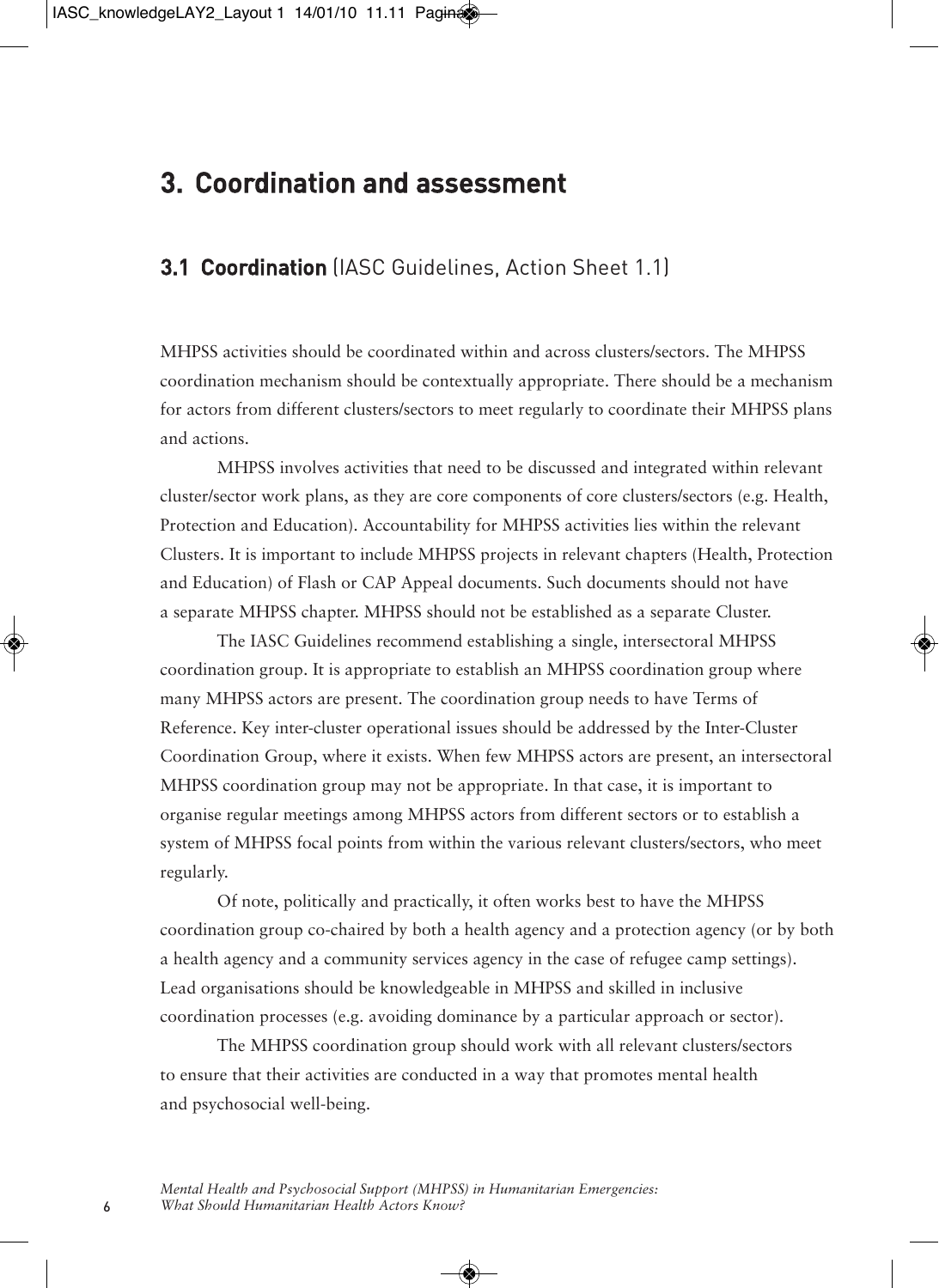### 3.2 Assessment (IASC Guidelines, Action Sheet 2.1)

The IASC *Inter-agency Rapid Assessment: Field Assessment Form* (IRA) is a standard intersectoral tool used by the Clusters for assessment of the humanitarian situation in the first week after a major sudden-onset emergency. With respect to MHPSS in the health sector, an urgent question to be answered is whether people in mental hospitals or other institutions (e.g. old age homes, orphanages) have been forgotten or abandoned without access to clean water, food, physical health care or protection from violence and abuse. It is thus crucial that assessors visit institutions when doing the IRA.

The Global *Health Cluster's Health Resource Availability Mapping System* (HeRAMS) is a tool to support the collection and analysis of data to promote and support good practice in mapping health resources and services. HeRAMS provides a health services checklist by level of care and by health sub-sector for health facility/mobile clinic/community-based interventions at each point of delivery. There are specific mental health checklist items under the community care, primary care and secondary and tertiary care levels.

Furthermore, a pilot test version of an MHPSS tool exists to map 'Who is doing What Where until When' ('the 4Ws'). This tool is useful to gather more details on all MHPSS activities, including those by other sectors. The tool – which is available upon request from the IASC Reference Group on MHPSS – can be linked with HeRAMS.

Most assessments on MHPSS take place a few weeks or even a few months after a major sudden-onset emergency. Wherever possible, questions should be integrated into assessments by the Clusters. As in other areas of aid, assessments on MHPSS need to be coordinated. Organisations should first determine what assessments have been done and should design further field assessments on MHPSS only if they are necessary. In most emergencies, different groups (government departments, UN organisations, NGOs, etc.) in different sectors will collect information on different aspects of MHPSS in a range of geographical areas, and coordination is needed on who will collect which kind of information, and where. Those who are responsible for coordination should ensure as far as possible that all the information outlined in Table 2 below is available for the affected area.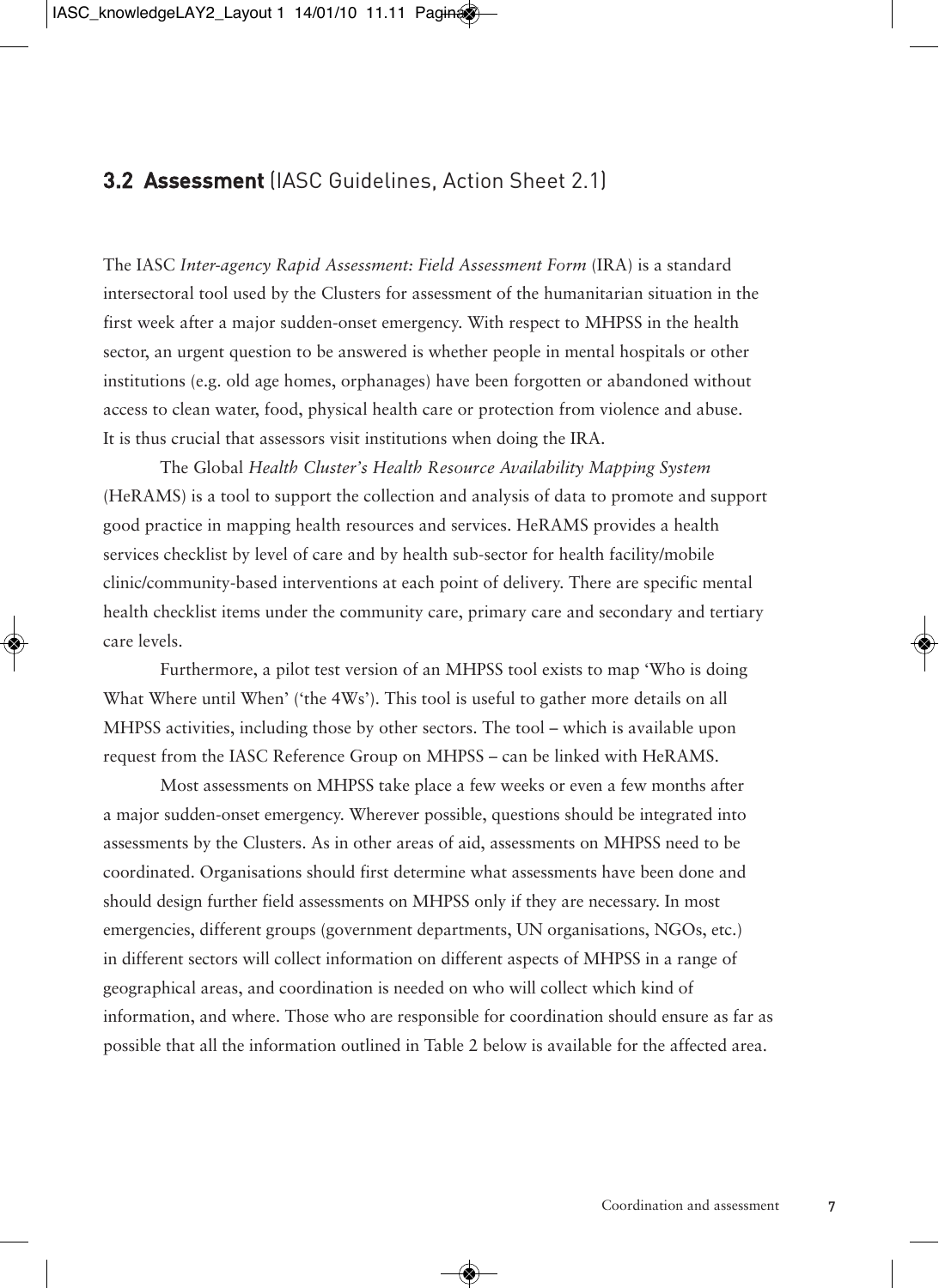| Type of information                                              | Including                                                                                                                                                                                                                                                                                                                                                                                                                                                                                                                                                                        |
|------------------------------------------------------------------|----------------------------------------------------------------------------------------------------------------------------------------------------------------------------------------------------------------------------------------------------------------------------------------------------------------------------------------------------------------------------------------------------------------------------------------------------------------------------------------------------------------------------------------------------------------------------------|
| Relevant demographic and contextual<br>information <sup>1</sup>  | Size of (sub-)population<br>٠<br>Mortality and threats of mortality<br>$\bullet$<br>Access to basic physical needs (e.g. food, shelter, water and<br>$\bullet$<br>sanitation, health carel and education<br>Human rights violations and protective frameworks<br>٠<br>Social, political, religious and economic structures and dynamics<br>٠<br>Changes in livelihood activities and daily community life<br>$\bullet$<br>Basic ethnographic information on cultural resources, norms,<br>٠<br>roles and attitudes                                                               |
| Experience of the emergency                                      | Local people's experiences of the emergency (perceptions<br>$\bullet$<br>of events and their importance, perceived causes, expected<br>consequences)                                                                                                                                                                                                                                                                                                                                                                                                                             |
| Mental health and psychosocial<br>problems                       | Signs of psychological and social distress, including behavioural<br>$\bullet$<br>and emotional problems<br>Signs of impaired daily functioning<br>$\bullet$<br>Disruption of social solidarity and support mechanisms<br>$\bullet$<br>Information on people with severe mental disorders<br>$\bullet$                                                                                                                                                                                                                                                                           |
| Existing sources of psychosocial<br>well-being and mental health | Ways in which people help themselves and others<br>٠<br>٠<br>Ways in which the population may previously have dealt with<br>adversity<br>Types of social support and sources of community solidarity<br>$\bullet$                                                                                                                                                                                                                                                                                                                                                                |
| Organisational capacities and activities                         | Structure, locations, staffing and resources for mental health<br>$\bullet$<br>care in the health sector (see WHO Mental Health Atlas) and<br>the impact of the emergency on services<br>Structure, locations, staffing and resources of psychosocial<br>٠<br>support programmes in education and social services and<br>the impact of the emergency on services<br>Mapping psychosocial skills of community actors<br>Mapping of potential partners and the extent and quality/content<br>$\bullet$<br>of previous MHPSS training<br>Mapping of emergency MHPSS programmes<br>٠ |
| Programming needs and opportunities                              | Recommendations by stakeholders<br>$\bullet$<br>Extent to which key actions outlined in IASC quidelines are<br>$\bullet$<br>implemented<br>Functionality of referral systems between and within health<br>$\bullet$<br>and other social, education, community and religious sectors                                                                                                                                                                                                                                                                                              |

#### Table 2: Summary of key information for assessments

1 This information is usually readily available from existing reports.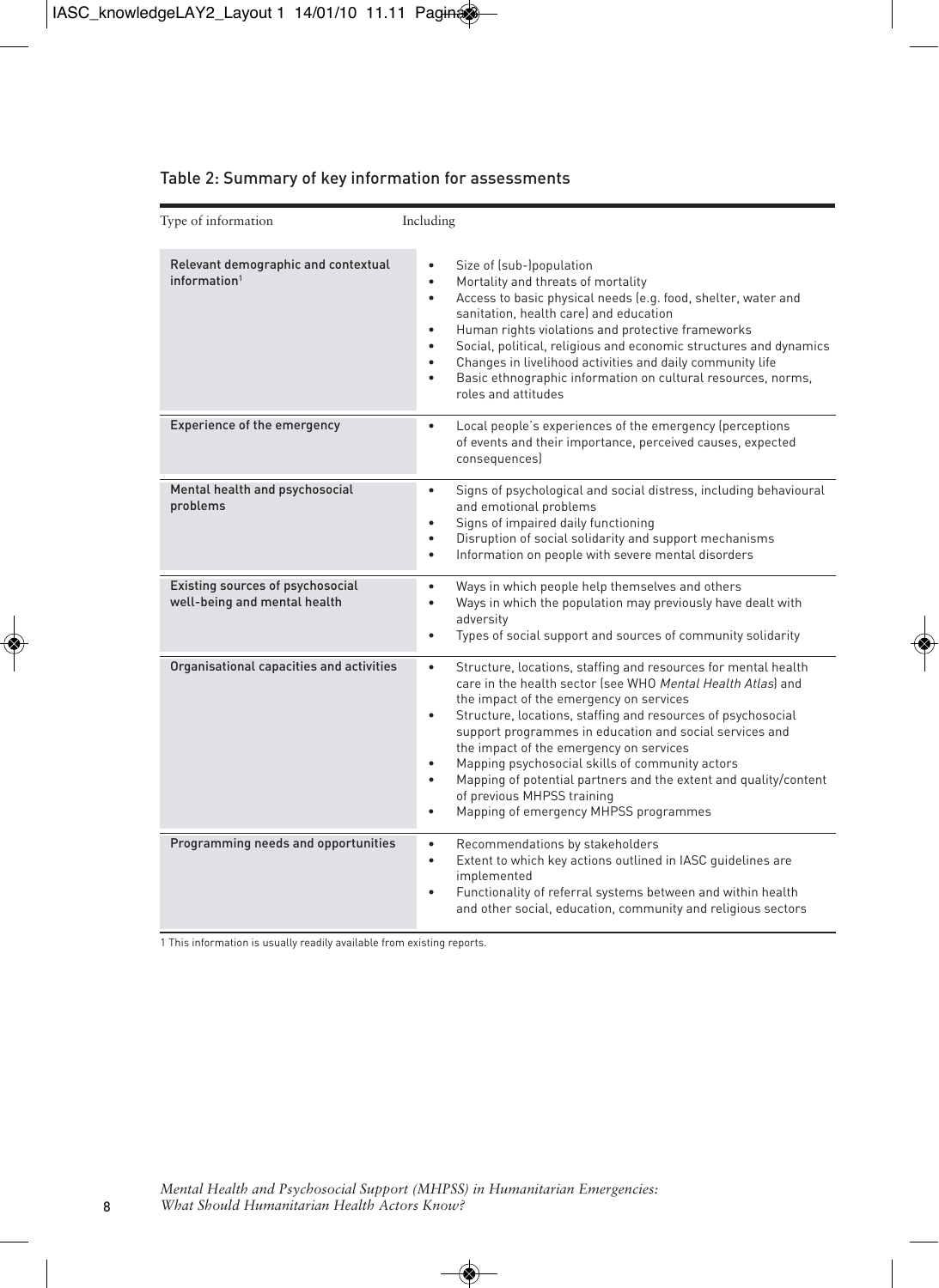General principles of rapid participatory assessment apply when collecting the information summarised in Table 2. Relevant qualitative methods of data collection include literature review, group activities (e.g. focus group discussions), key informant interviews, observations and site visits. Quantitative methods, involving short questionnaires and reviews of existing data in health systems, can also be helpful.

Despite their popularity, surveys that seek to assess the distribution of rates of emergency-induced mental disorders tend to be challenging, resource-intensive and, frequently, controversial. Experience has shown that it requires considerable expertise to conduct surveys of mental disorders in a sound and sufficiently rapid manner to substantially and meaningfully influence programmes in the midst of an emergency.

Although well-conducted surveys of mental disorders may be part of a more comprehensive response, such surveys, according to the IASC Guidelines, go beyond minimum responses, which are defined as essential, high-priority responses that should be implemented as soon as possible in an emergency. For a more detailed discussion on the issue of surveys and the difficulties in distinguishing disorder from distress, please see p.45 of the IASC Guidelines.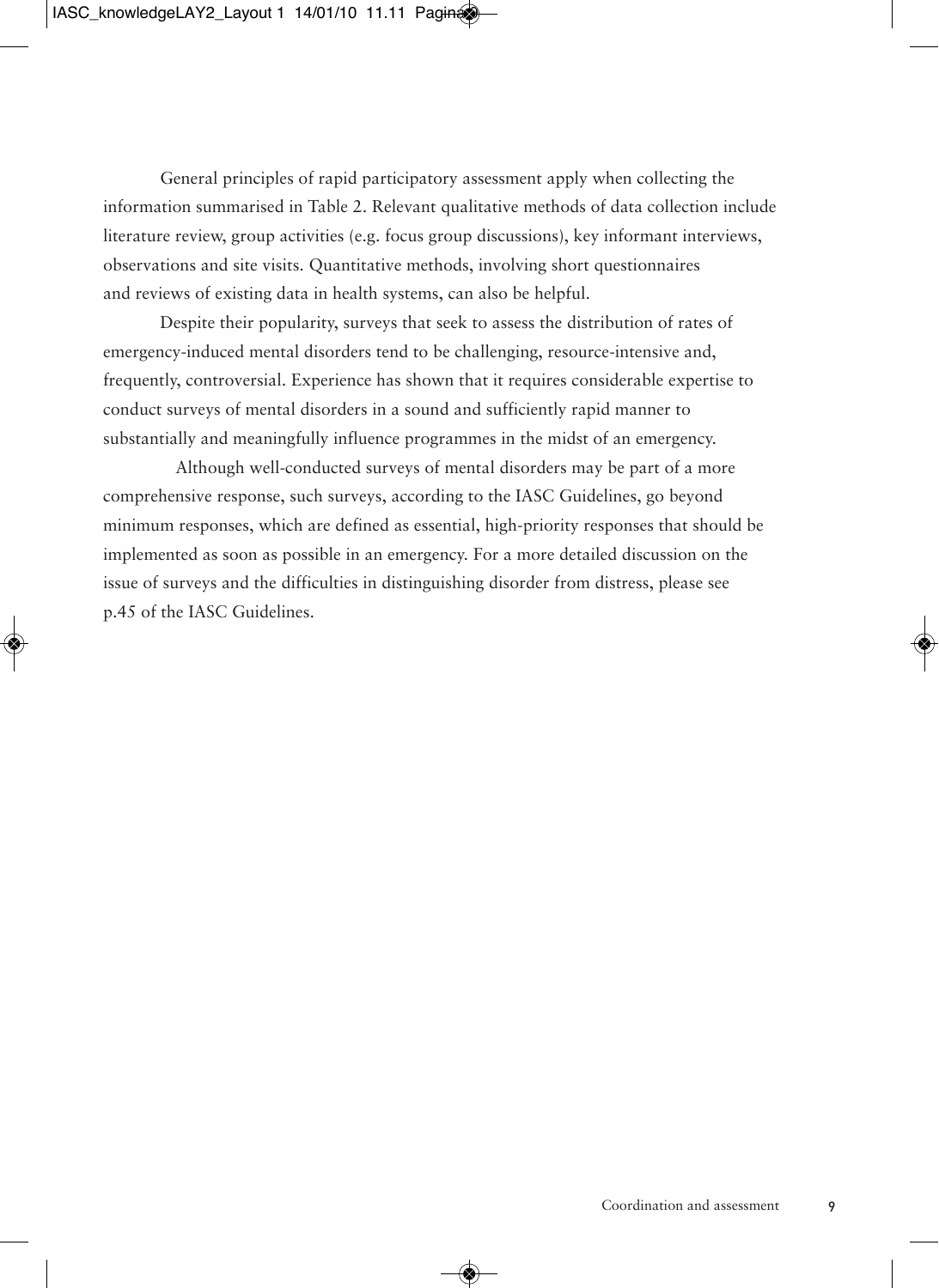# 4. Essential MHPSS knowledge related to the health sector

## 4.1 Community mobilisation and support (IASC quidelines, Action Sheets 5.1–5.4)

All sectors, including the health sector, have a shared responsibility to facilitate community mobilisation and support. 'Community mobilisation' in this document and in the IASC Guidelines refers to the effort to involve community members (groups of people, families, relatives, peers, neighbours or others who have a common interest) in all the discussions, decisions and actions that affect them and their future. Communities tend to include multiple sub-groups that have different needs and which often compete for influence and power. Facilitating genuine community participation requires understanding the local power structure and patterns of community conflict, working with different sub-groups and avoiding the privileging of particular groups (see Action Sheet 5.1 of the IASC Guidelines).

Facilitating community self-help and social support involves identifying naturally occurring psychosocial supports and sources of coping and resilience through participatory rural appraisal and other participatory methods. It involves, where appropriate, supporting existing community initiatives, especially encouraging those that promote family and community support for all emergency-affected community members, including people at greatest risk of MHPSS problems. In addition to supporting the community's own spontaneous initiatives, additional appropriate initiatives should be considered for all emergency-affected community members and specifically also for people at greatest risk (see IASC Guidelines, Action Sheets 5.2, 5.3 and 5.4 for detailed guidance and numerous examples, including the facilitation of communal healing and supports for very young children). Overall, a self-help approach is vital because, for people who have undergone overwhelming experiences, having a measure of control over some aspects of their lives promotes mental health and psychosocial well-being.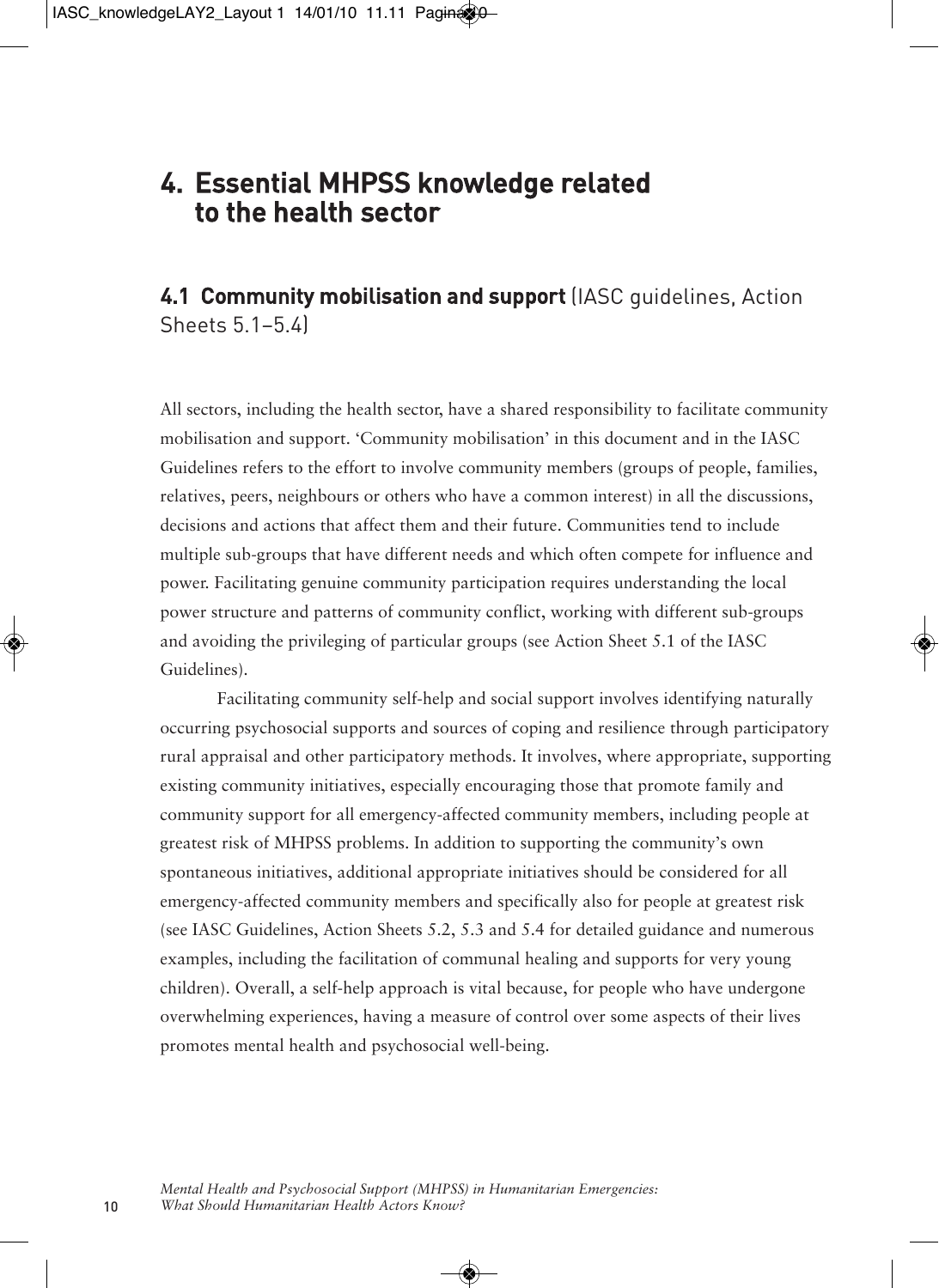# 4.2 Psychological considerations in general health care (IASC

guidelines, Action Sheet 6.1)

The following actions should be considered when offering general health care services:

- Communicating to patients, giving clear and accurate information on their health status and on relevant services inside/outside the health sector. A refresher on communicating could include basic knowledge on how to deliver bad news in a supportive manner and how to deal with angry, very anxious, suicidal, psychotic or withdrawn patients; and how to respond to the sharing of extremely private and emotional events;
- Supporting problem management and empowerment by helping people to clarify their problems, brainstorming together on ways of coping, identifying choices and evaluating the value and consequences of choices;
- Referral to tracing, social and legal services;
- Referral of undernourished children to stimulation programmes to reduce the chance of developmental disability and to enhance child development;
- Management of medically unexplained somatic complaints, mainly through nonpharmacological methods (see pp.85-101 of *Where There is No Psychiatrist,* see list of resources);
- Psychological first aid (PFA), which entails basic, non-intrusive pragmatic psychological support with a focus on listening but not forcing talk; assessing needs and ensuring that basic needs are met; encouraging but not forcing company from significant others; and protecting from further harm. PFA thus involves a non-clinical, humane, supportive response to a fellow human being who is suffering and who may need support immediately after an extremely stressful event. It is very different from psychological debriefing in that it does not necessarily involve a discussion of the event that caused the distress. **Psychological debriefing is a popular but controversial technique (which at best is ineffective) and should not be implemented.** All aid workers, and especially health workers, should be able to provide very basic PFA;
- In a minority of cases, when emergency-induced severe, acute distress limits basic functioning or is intolerable, clinical management will probably be needed (for guidance, see *Where There is No Psychiatrist*);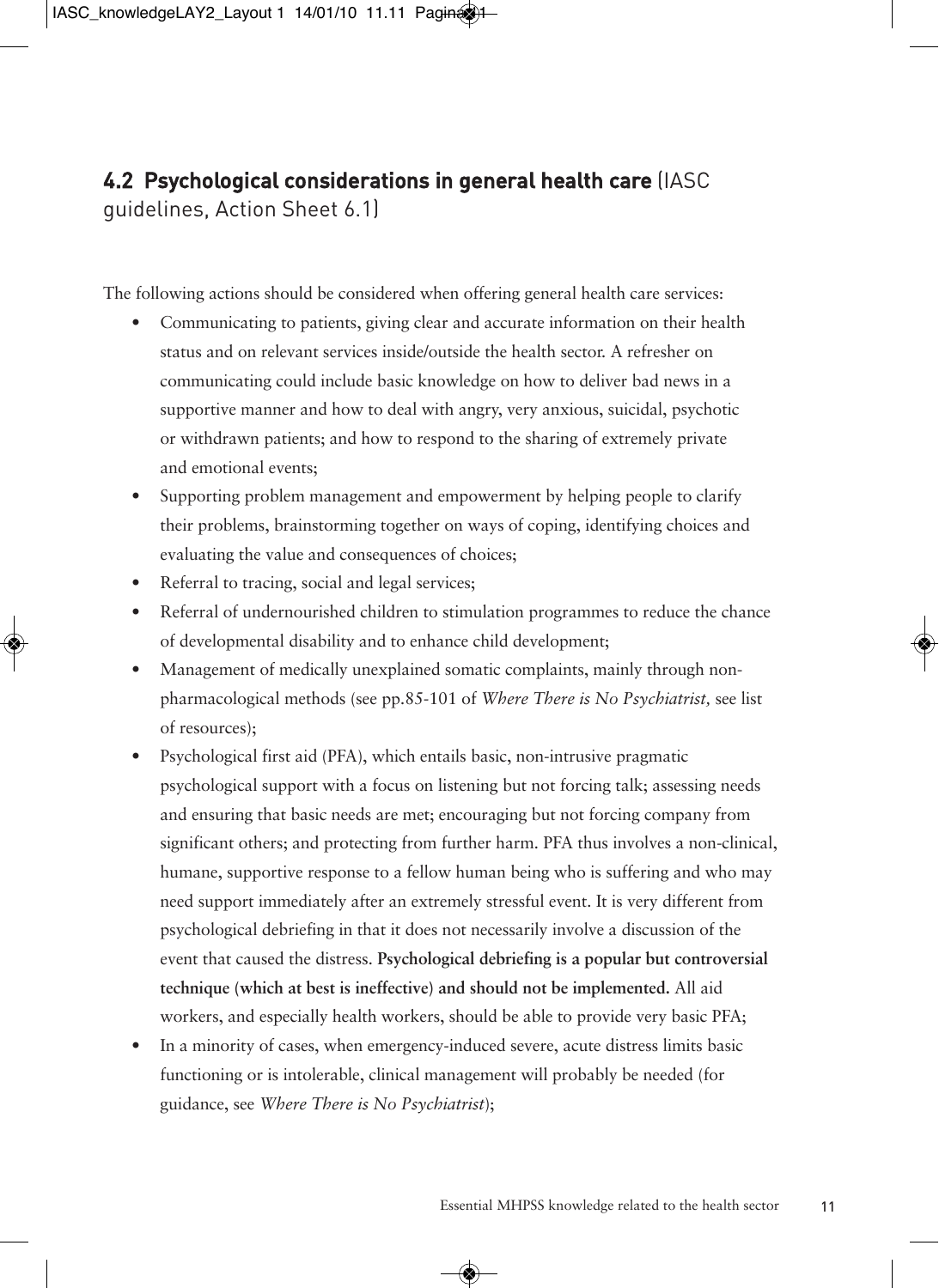- With regards to clinical treatment of acute distress, **benzodiazepines are greatly over-prescribed in most emergencies**. However, this medication may be appropriately prescribed for a very short time for certain clinical problems (e.g. severe insomnia). Caution is required as use of benzodiazepines can quickly lead to dependence;
- In a minority of cases, a chronic mood or anxiety disorder (including severe presentations of PTSD) will develop. If the disorder is severe, then it should be treated by a trained clinician as part of the minimum emergency response (described in IASC Action Sheet 6.2). If the disorder is not severe (e.g. the person is able to function and tolerate the suffering), then the person should receive appropriate care as part of a more comprehensive aid response. Where appropriate, support may be given by trained and clinically supervised community health workers (e.g. social workers, counsellors) attached to health services.

## 4.3 Care of people with severe mental disorder in PHC (IASC guidelines, Action Sheet 6.2)

Severe mental disorders often pre-date an emergency but also may have been induced by the emergency. People with such disorders are extremely vulnerable and are often abandoned in emergencies. Action Sheet 6.2 describes a range of aspects of how care for the severely mentally ill may be organised (e.g. assessment issues, training and supervision issues, advertising the service, informing the population about the service). Possible service models for organising mental health care in primary health care (PHC) include:

- Mental health professionals attaching themselves to government/NGO PHC teams;
- Training and supervising local PHC staff to integrate mental health care into normal practice and to give it dedicated time;
- Training and supervising one member of the local PHC team (a doctor or a nurse) to provide full-time mental health care alongside the other PHC services.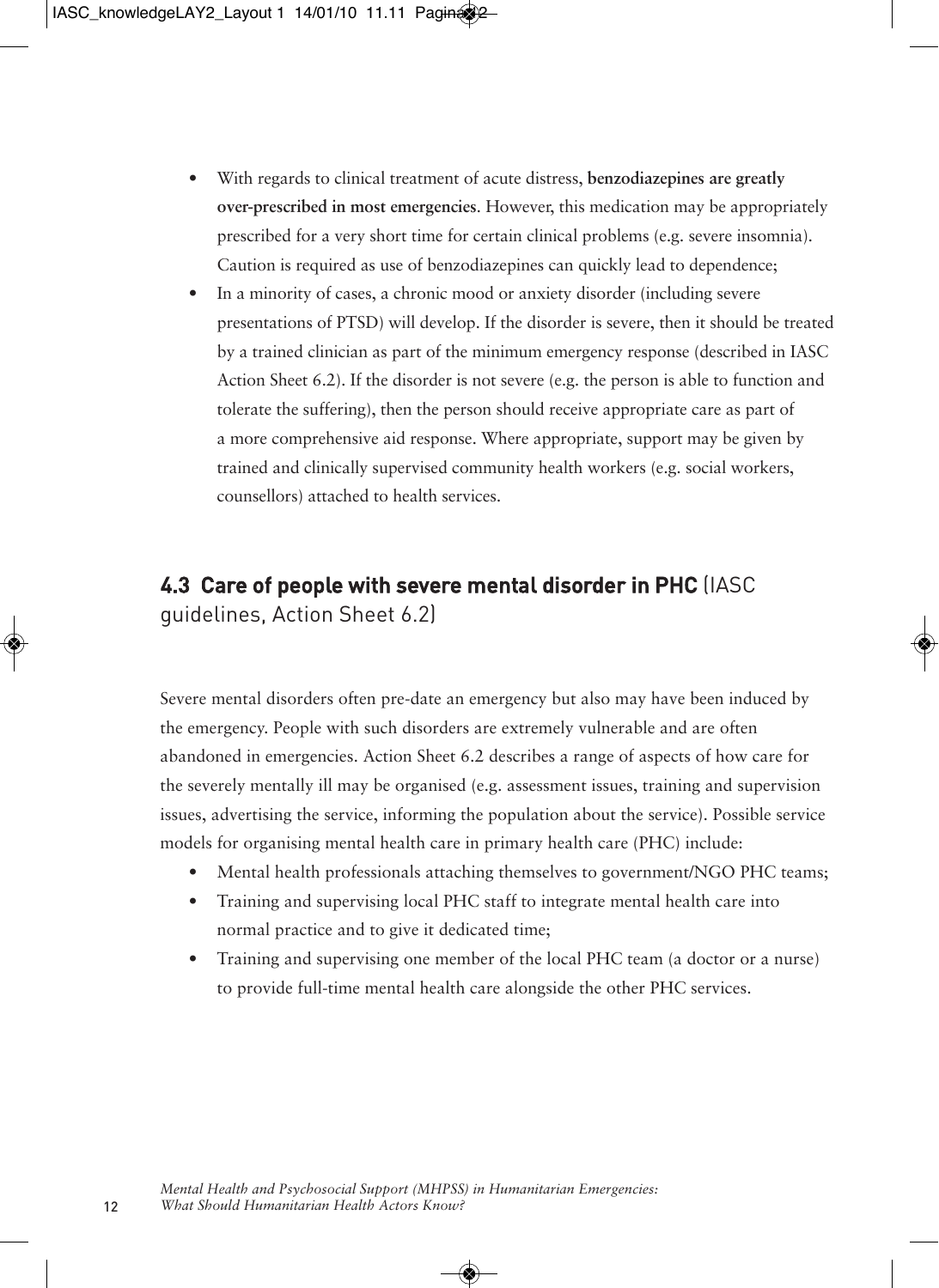## 4.4 Psychotropic medications

Adequate supplies of essential psychotropic medications need to be ensured in PHC and other health services *(IASC Guidelines, Action Sheet 6.2).* Humanitarian health actors should know that:

- Overall, generic off-patent medicines are recommended, because, in most countryies, they tend to be many times cheaper than patented psychotropics, and they are just as effective. Although new medications tend to have a more favourable side-effect profiles, overall adherence to these drugs is only marginally better.
- The minimum provision is one anti-psychotic, one anti-Parkinsonian drug (to manage potential extra-pyramidal side-effects), one anti-convulsant/anti-epileptic, one anti-depressant and one anxiolytic (for use with severe substance abuse and convulsions), all in tablet form, from the WHO Model List of Essential Medicines (see Appendix A). The 2010 Interagency Emergency Health Kit provides these medications.

## 4.5 PHC Health Information Systems (H.I.S.) (IASC Guidelines, Action Sheet 6.2)

Emergency PHC provides an important opportunity to support people with mental health problems. PHC staff should be taught to document mental health problems, using simple categories. The average PHC worker will require little guidance in use of the following seven categories (see Appendix B for UNHCR case definitions):

- Seizures/epilepsy
- Alcohol or other substance use disorder
- Mental retardation/intellectual disability
- Psychotic disorders
- Severe emotional disorders
- Other psychological complaints
- Medically unexplained somatic complaints.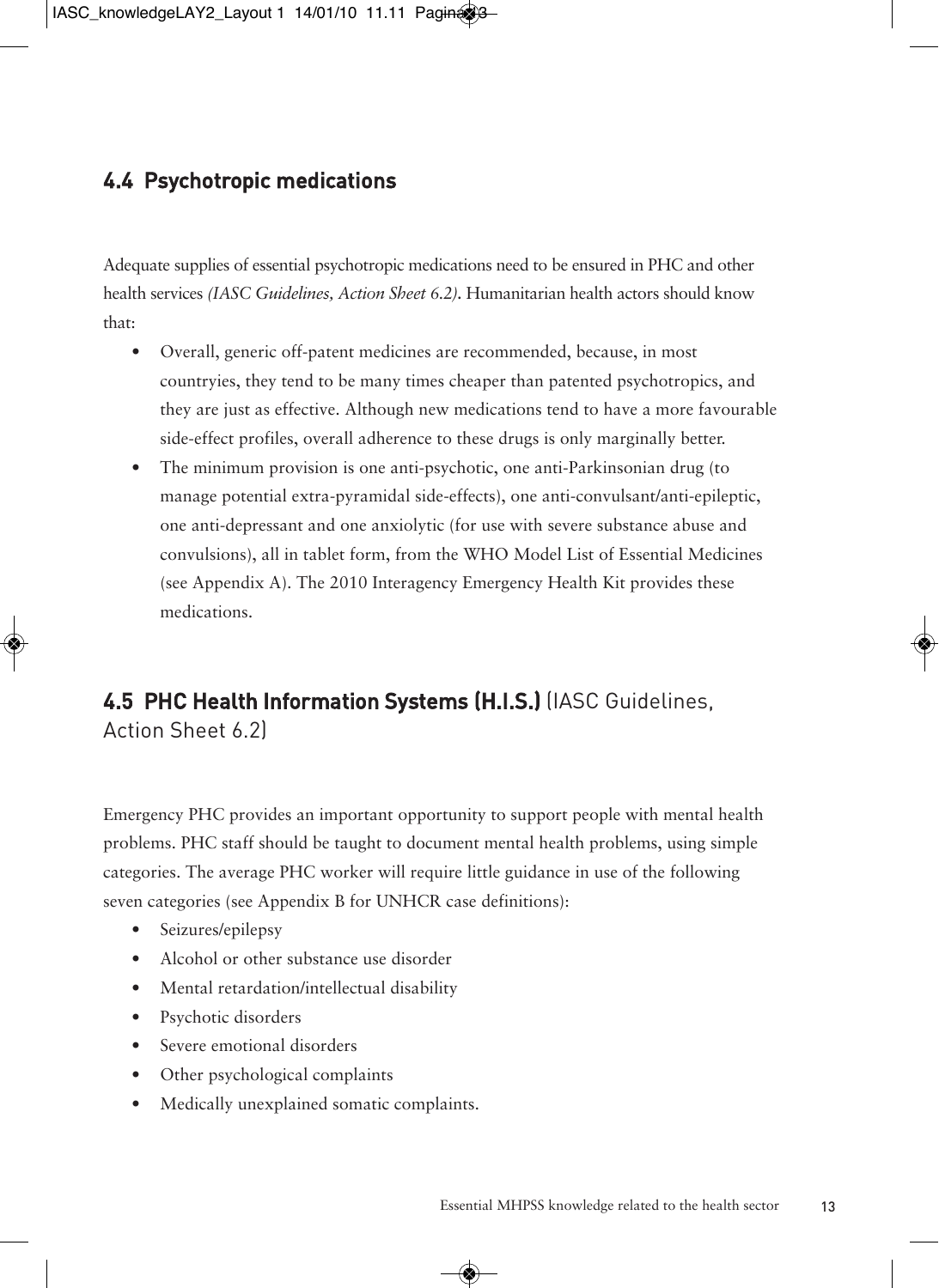## 4.6 People in institutions (IASC Guidelines, Action Sheet 6.3)

People in mental hospitals and other institutions have often been forgotten or abandoned in various emergencies, leading to them becoming the victims of violence, neglect and human rights violations. Throughout the crisis, health leaders need to check on people in institutions and address urgent needs, ensuring that such people are protected and cared for.

## 4.7 Alcohol and other substances (IASC Guidelines, Action Sheet 6.5)

The health sector in collaboration with other sectors may need to act to minimise harm related to alcohol and other substance use in emergencies where use of such substances leads to far-reaching protection, medical or socio-economic problems. The IASC Guidelines outline initial steps in an emergency to minimise harm related to alcohol and other substance use. These steps include assessments (see UNHCR/WHO, 2008), prevention of harmful use and dependence, harm reduction interventions in the community and management of withdrawal.

## 4.8 Linking with other healing systems (IASC Guidelines, Action Sheet 6.4)

It is often important to learn about and, where appropriate, collaborate with local, indigenous and traditional healing systems. Whether or not traditional healing approaches are clinically effective or harmful (which tends to vary), dialogues with traditional healers can lead to a range of positive outcomes, including increased understanding of the spiritual, psychological and social worlds of affected people and improved referral systems, among others. Some traditional healers may avoid collaboration. At the same time, health staff may be unsympathetic or hostile to traditional practices, or may be ignorant of them. Although in some situations keeping a distance may be the best option, the key actions outlined in Action Sheet 6.4 are likely to facilitate a constructive bridge between different systems of care.

*Mental Health and Psychosocial Support (MHPSS) in Humanitarian Emergencies: What Should Humanitarian Health Actors Know?*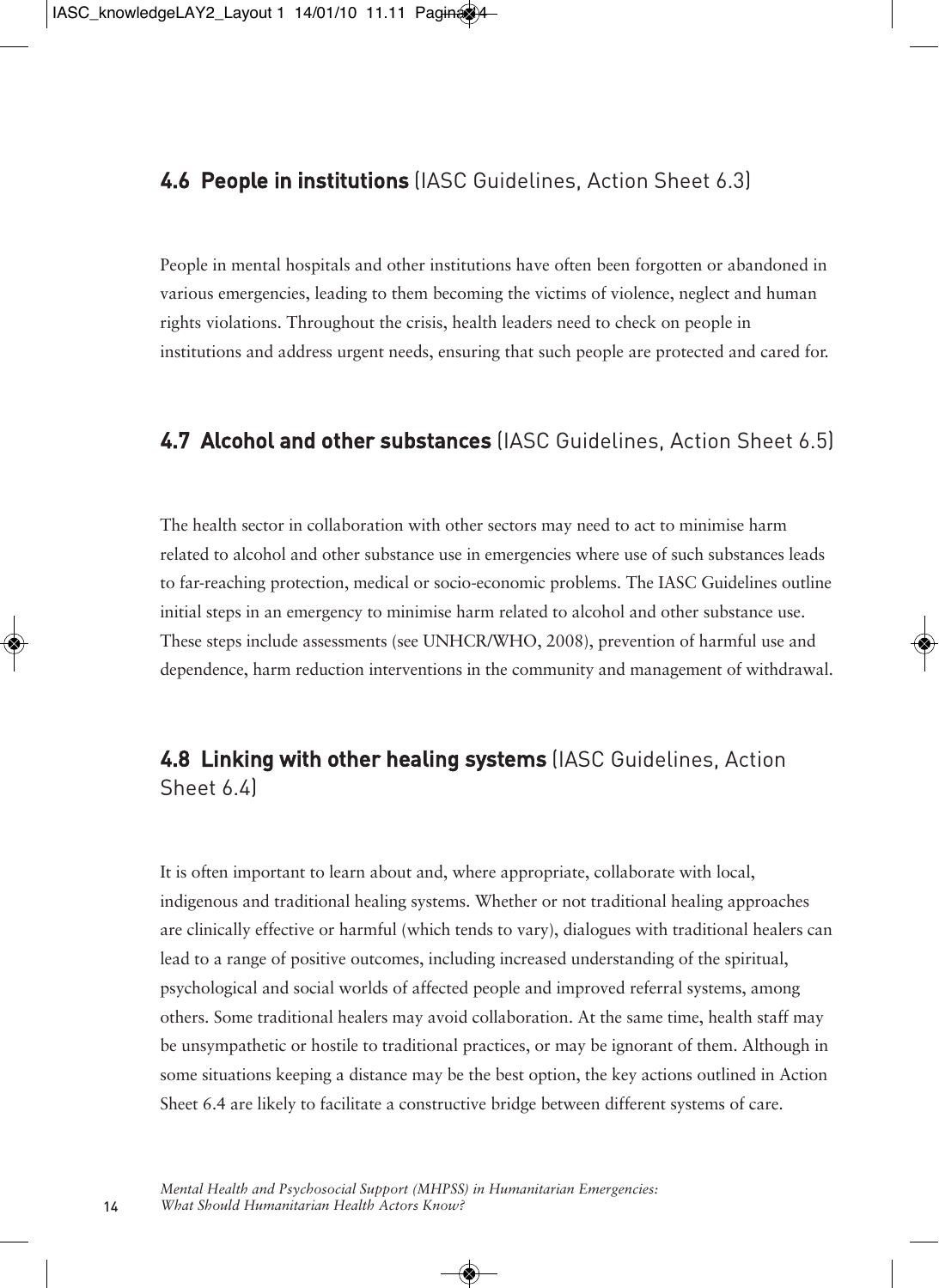# 5. Operational challenges: Do's and don'ts

Experience from many different emergencies indicates that some actions are advisable, whereas others should typically be avoided (see Table 3). The health programme manager should be familiar with these 'do's and don'ts' and may use them as a checklist for programme development, implementation and monitoring.

#### Table 3: Do's and don'ts

| Do's                                                                                                                                                                                              | Don'ts                                                                                                                                                                                          |
|---------------------------------------------------------------------------------------------------------------------------------------------------------------------------------------------------|-------------------------------------------------------------------------------------------------------------------------------------------------------------------------------------------------|
| Establish one overall coordination mechanism or group<br>on mental health and psychosocial support.                                                                                               | Do not create separate groups on mental health or on<br>psychosocial support that do not talk or coordinate with<br>one another.                                                                |
| Support a coordinated response, participating in<br>coordination meetings and adding value by<br>complementing the work of others.                                                                | Do not work in isolation or without thinking how one's<br>own work fits with that of others.                                                                                                    |
| Collect and analyse information to determine whether<br>a response is needed and, if so, what kind of response.                                                                                   | Do not conduct duplicate assessments or accept<br>preliminary data in an uncritical manner.                                                                                                     |
| Tailor assessment tools to the local context.                                                                                                                                                     | Do not use assessment tools not validated in the local.<br>emergency-affected context.                                                                                                          |
| Recognise that people are affected by emergencies in<br>different ways. More resilient people may function well,<br>whereas others may be severely affected and may need<br>specialised supports. | Do not assume that everyone in an emergency is<br>traumatised, or that people who appear resilient need<br>no support.                                                                          |
| Ask questions in the local language(s) and in a safe,<br>supportive manner that respects confidentiality.                                                                                         | Do not duplicate assessments or ask very distressing<br>questions without providing follow-up support.                                                                                          |
| Pay attention to gender differences.                                                                                                                                                              | Do not assume that emergencies affect men and women<br>(or boys and girls) in exactly the same way, or that<br>programmes designed for men will be of equal help or<br>accessibility for women. |
| Check references in recruiting staff and volunteers and<br>build the capacity of new personnel from the local<br>and/or affected community.                                                       | Do not use recruiting practices that severely weaken<br>existing local structures.                                                                                                              |
| After trainings on MHPSS, provide follow-up supervision<br>and monitoring to ensure that interventions are<br>implemented correctly.                                                              | Do not use one-time, stand-alone trainings or very short<br>trainings without follow-up if preparing people to<br>perform complex psychological interventions.                                  |
| Facilitate the development of community-owned,<br>managed and run programmes.                                                                                                                     | Do not use a charity model that treats people in the<br>community mainly as beneficiaries of services.                                                                                          |
| Build local capacities, supporting self-help and<br>strengthening the resources already present in<br>affected groups.                                                                            | Do not organise supports that undermine or ignore local<br>responsibilities and capacities.                                                                                                     |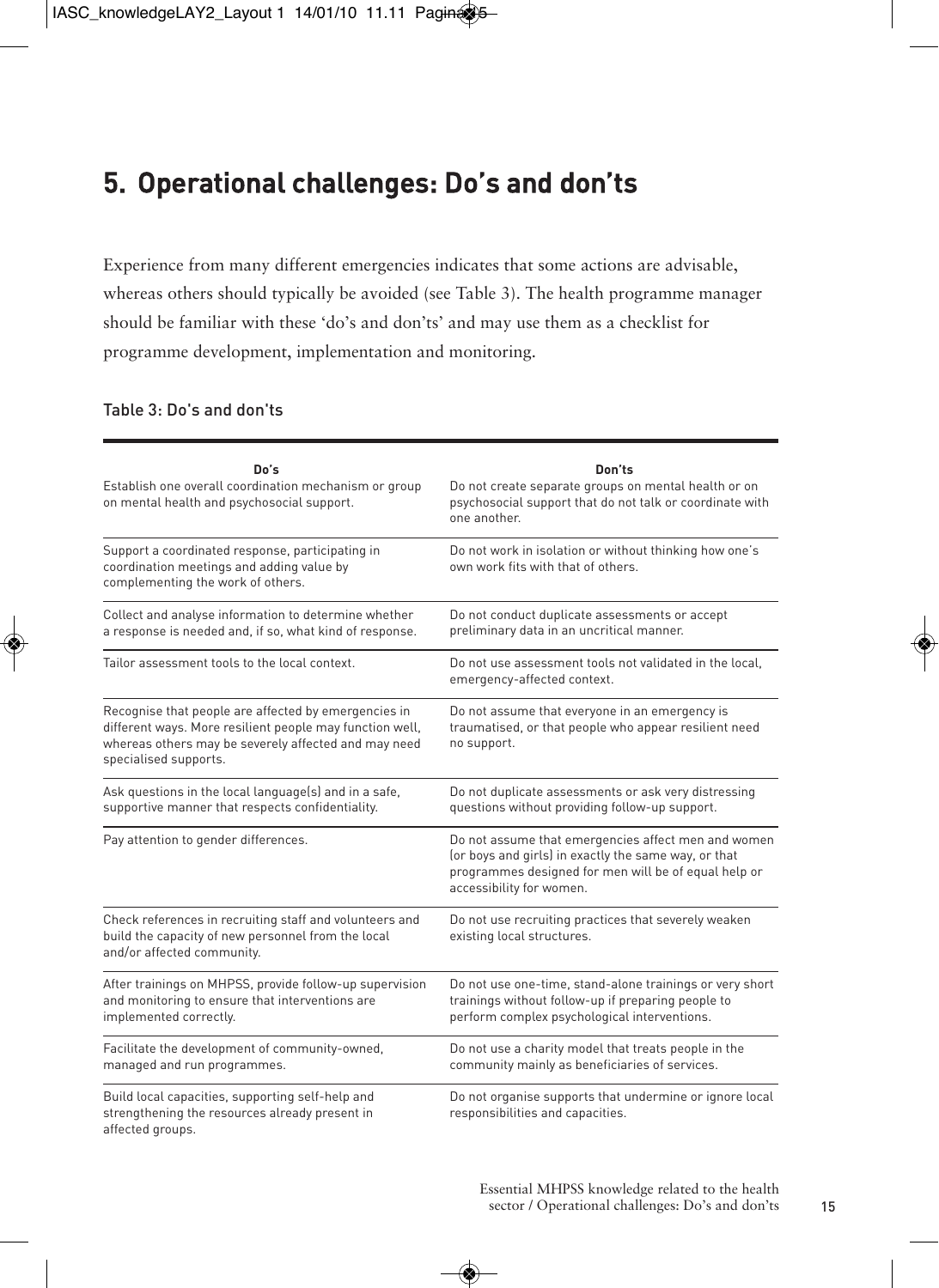#### Table 3: Do's and don'ts (cont.)

| Learn about and, where appropriate, use local cultural<br>practices to support local people.                                                                                     | Do not assume that all local cultural practices are<br>helpful or that all local people are supportive of<br>particular practices.                                                     |
|----------------------------------------------------------------------------------------------------------------------------------------------------------------------------------|----------------------------------------------------------------------------------------------------------------------------------------------------------------------------------------|
| Use methods from outside the culture where it is<br>appropriate to do so.                                                                                                        | Do not assume that methods from abroad are<br>necessarily better or impose them on local people in<br>ways that marginalise local supportive practices and<br>beliefs.                 |
| Build government capacities and integrate mental<br>health care for emergency survivors in general health<br>services and, if available, in community mental health<br>services. | Do not create parallel mental health services for specific<br>sub-populations.                                                                                                         |
| Organise access to a range of supports, including<br>psychological first aid, to people in acute distress after<br>exposure to an extreme stressor.                              | Do not provide one-off, single-session psychological<br>debriefing for people in the general population as an<br>early intervention after exposure to conflict or natural<br>disaster. |
| Train and supervise primary/general health care<br>workers in good prescription practices and in basic<br>psychological support.                                                 | Do not provide psychotropic medication or psychological<br>support without training and supervision.                                                                                   |
| Use generic medications that are on the essential drug<br>list of the country.                                                                                                   | Do not introduce new, branded medications in contexts<br>where such medications are not widely used.                                                                                   |
| Establish effective systems for referring and supporting<br>severely affected people.                                                                                            | Do not establish screening for people with mental<br>disorders without having in place appropriate and<br>accessible services to care for identified persons.                          |
| Develop locally appropriate care solutions for people<br>at risk of being institutionalised.                                                                                     | Do not institutionalise people (unless an institution is<br>temporarily an indisputable last resort for basic care and<br>protection).                                                 |
| Use agency communication officers to promote two-way<br>communication with the affected population as well as<br>with the outside world.                                         | Do not use agency communication officers to<br>communicate only with the outside world.                                                                                                |
| Use channels such as the media to provide accurate<br>information that reduces stress and enables people to<br>access humanitarian services.                                     | Do not create or show media images that sensationalise<br>people's suffering or put people at risk.                                                                                    |
| Seek to integrate psychosocial considerations as<br>relevant into all sectors of humanitarian assistance.                                                                        | Do not focus solely on clinical activities in the absence<br>of a multi-sectoral response.                                                                                             |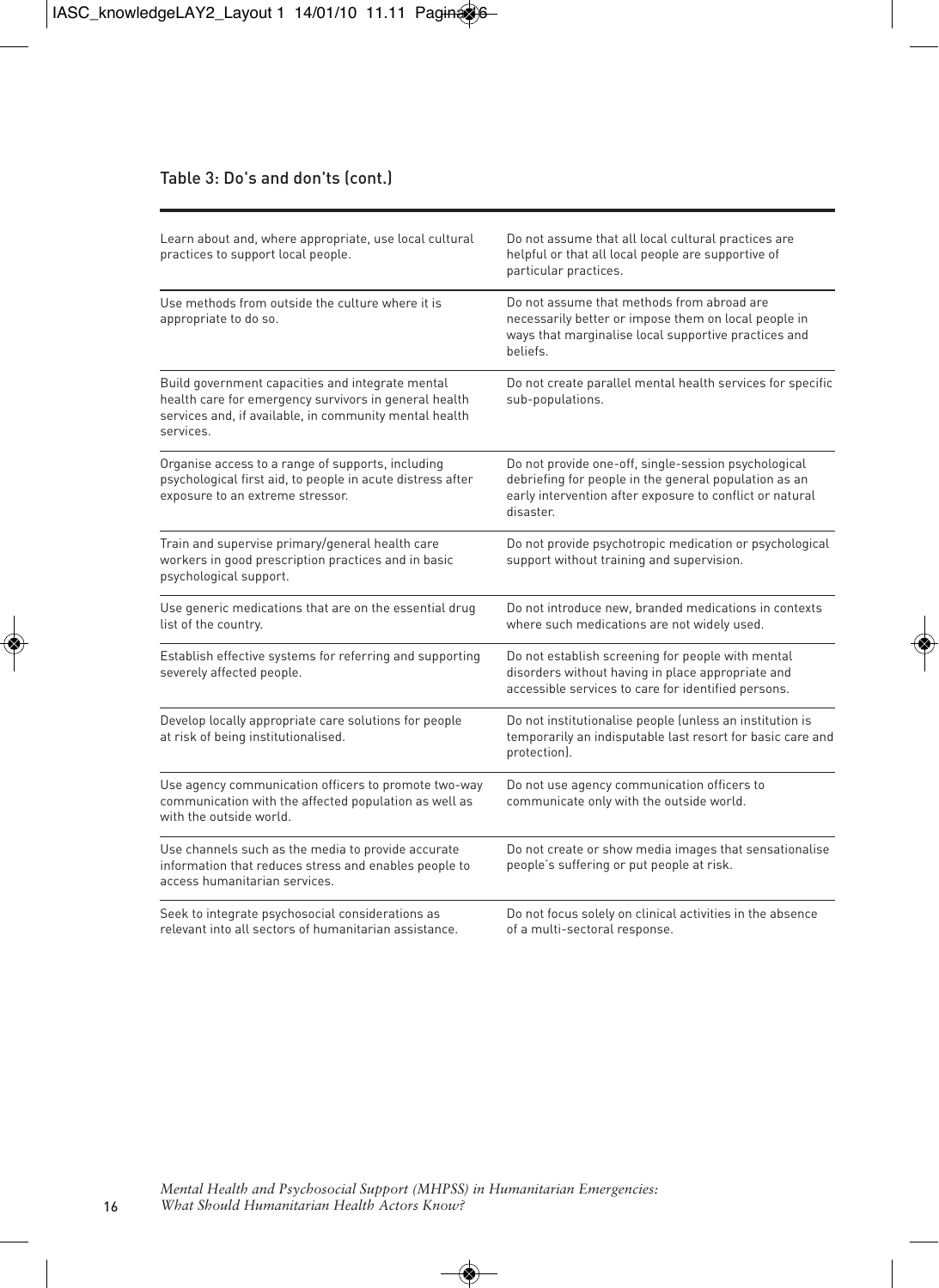# 6. Post-emergency recovery activities by the health sector

The four-layer pyramid (see Figure 1) and multi-sector framework described in this document are also the basis of post-emergency recovery MHPSS work. Recovery activities for different sectors are described in the comprehensive column of the matrix presented on pp.22-29 of the IASC Guidelines. Below is a description of specific activities by the health sector.

For the health sector, the most essential post-emergency recovery activities are:

- Initiate updating of national mental health policy and legislation, as appropriate;
- Develop the availability of mental health care for a broad range of emergencyrelated and pre-existing mental disorders through general health care and community-based mental health services;
- Work to ensure the sustainability of any newly established mental health services;
- For people in psychiatric institutions, facilitate community-based care and appropriate alternative living arrangements.

It is important to note that a humanitarian emergency is not solely a tragedy, but also an enormous opportunity to build a mental health system to support people. No matter how one reads the available epidemiological literature, rates of a wide range of mental disorders (mood and anxiety disorders, including PTSD and substance use disorders) do go up as a result of emergencies and thus there is a good rationale for building long-term, basic, sustainable community mental health services in districts affected by emergencies. All communities in the world should have such services, and especially so if they have been struck by disasters. Reports from Albania, China, Indonesia, Jordan, Iraq, Kosovo, Macedonia, the occupied Palestinian territory, Peru, Sri Lanka and Timor-Leste show how an emergency can lead to the long-term development of sustainable mental health care.

Although most care should be provided in the community, paradoxically one of the cornerstones of most sustainable district-level mental health systems is a staffed acute psychiatric care inpatient unit. This unit often forms the nucleus of activities to (a) organise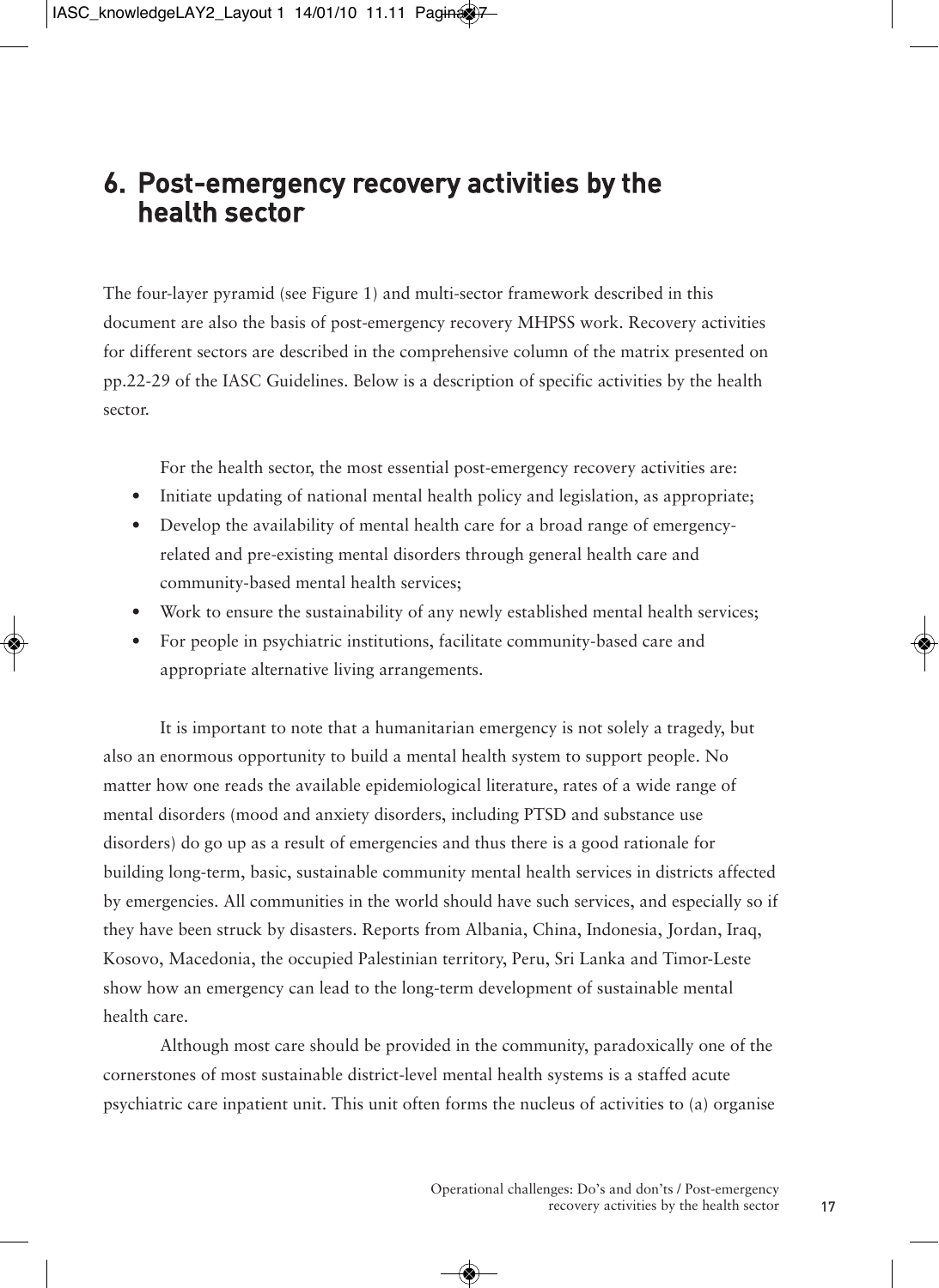community outreach outpatient care throughout the district and (b) support and supervise much-needed mental health activities in PHC clinics. Thus, in districts without psychiatric inpatient care, plans for new general hospitals as part of health recovery investment should include planning for a staffed acute psychiatric care inpatient unit. However, postemergency (re)construction plans sometimes involve building new tertiary-care mental hospitals. Unfortunately, such plans are typically ill advised. Decentralisation of mental health resources – staff, budgets and beds – from tertiary care to secondary and primary care is a key strategy when organising and scaling up effective treatment coverage of people with mental disorders in the community. Key to sustainable development of mental health care are human resources. Any long-term investment in the training of community level staff (doctors, nurses, other PHC workers) should include mental health in the curriculum.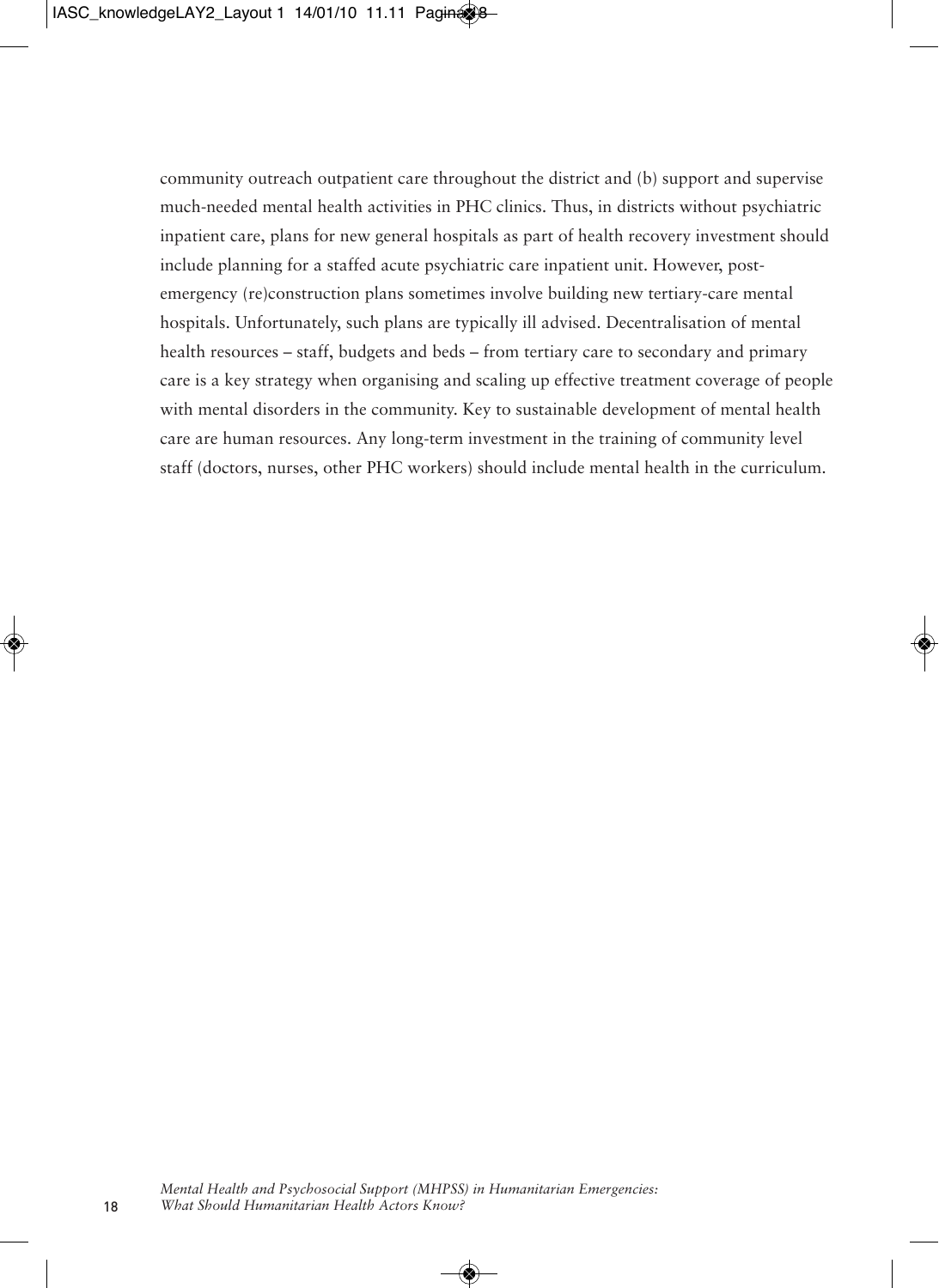# 7. Human resources

## 7.1 Recruitment

Humanitarian health actors may recruit mental health programme managers to lead the organisation's mental health response. A suggested profile for such person is:

| Advanced degree in public<br>health/medicine/nursing or<br>behavioural/social science |                                                                                                                              | - Good knowledge about MHPSS as<br>emergency response (as outlined in<br>IASC Guidelines)                                      |
|---------------------------------------------------------------------------------------|------------------------------------------------------------------------------------------------------------------------------|--------------------------------------------------------------------------------------------------------------------------------|
|                                                                                       | Field-based experience in programme<br>management and mental health and<br>psychosocial support (MHPSS) in                   | - Good knowledge about different<br>cultural attitudes, practices and<br>systems of social support                             |
|                                                                                       | humanitarian settings<br>Field-based experience of working<br>within the health sector in low- or<br>middle-income countries | Good knowledge of the UN and<br>NGO humanitarian community<br>Appreciation for inter-agency and<br>intersectoral collaboration |
|                                                                                       |                                                                                                                              |                                                                                                                                |

- Relevant language knowledge
- Cultural sensitivity

Action Sheet 4.1 of the IASC Guidelines gives detailed advice on identifying and recruiting staff or volunteers. Health programme managers should seek to recruit MHPSS providers with knowledge of, and insight into, the local culture and appropriate modes of behaviour. Clinical or any other direct person-to-person psychosocial support tasks should be performed mainly by local staff. The health programme manager should use available criteria to carefully evaluate offers of help from individual foreign mental health professionals who may seek to 'parachute in' to offer their services (see IASC Guidelines, pp.72-73).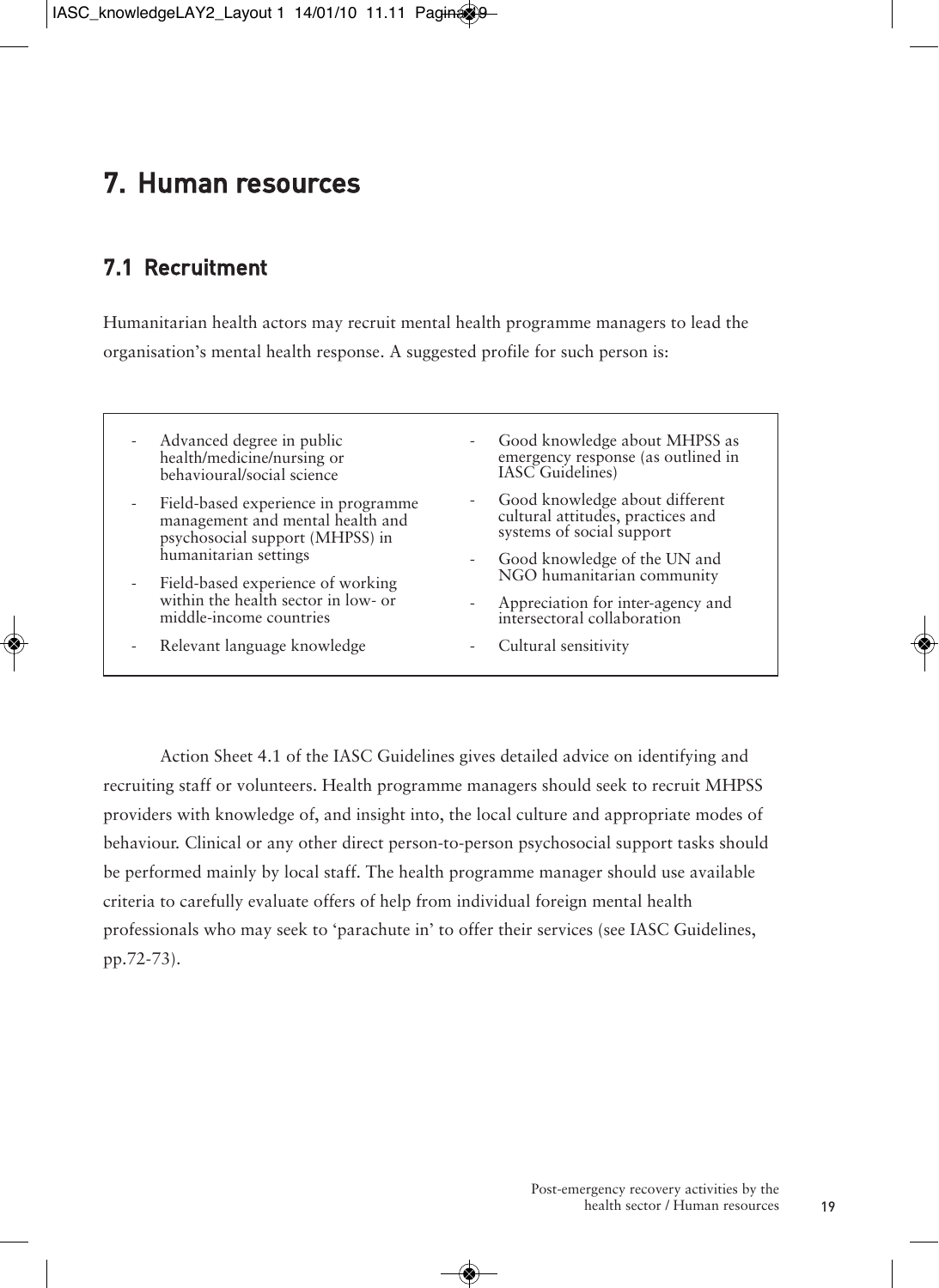### 7.2 Orientation and training of aid workers in MHPSS

Inadequately oriented and trained workers without the appropriate attitudes and motivation can be harmful to populations they seek to assist. Action Sheet 4.3 distinguishes between brief orientation seminars and training. Orientation seminars (half- or full-day seminars) should provide immediate basic, essential, functional knowledge and skills relating to psychosocial needs, problems and available resources to everyone working at each level of response. Possible participants include all aid workers in all sectors (particularly from social services, health, education, protection and emergency response divisions). Training seminars – involving the learning of more extensive knowledge and skills – are recommended for those working on focused and specialised MHPSS (see top two layers of the pyramid in Figure 1). The timing of seminars must not interfere with the provision of emergency response.

The use of short, consecutive modules for cumulative learning is recommended, because (a) this limits the need to remove staff from their duties for extended periods and (b) it allows staff to practise skills between training sessions. Each short module may last only a few hours or days (according to the situation) and is followed by practice in the field with support and supervision, before the next new module is introduced in a few days' or weeks' time. **Training seminars should always be followed up with supervision and/or other field-based support**. This may, for example, entail in-service training/supervision or regular supervision meetings involving role-plays of recent, challenging clinical encounters. Training on advanced mental health skills without organising a system for follow-up is irresponsible. Action Sheet 4.3 provides key guidance on organising orientation and training (e.g. selecting trainers, learning methodologies, content of sessions and challenges in organising Training of Trainers).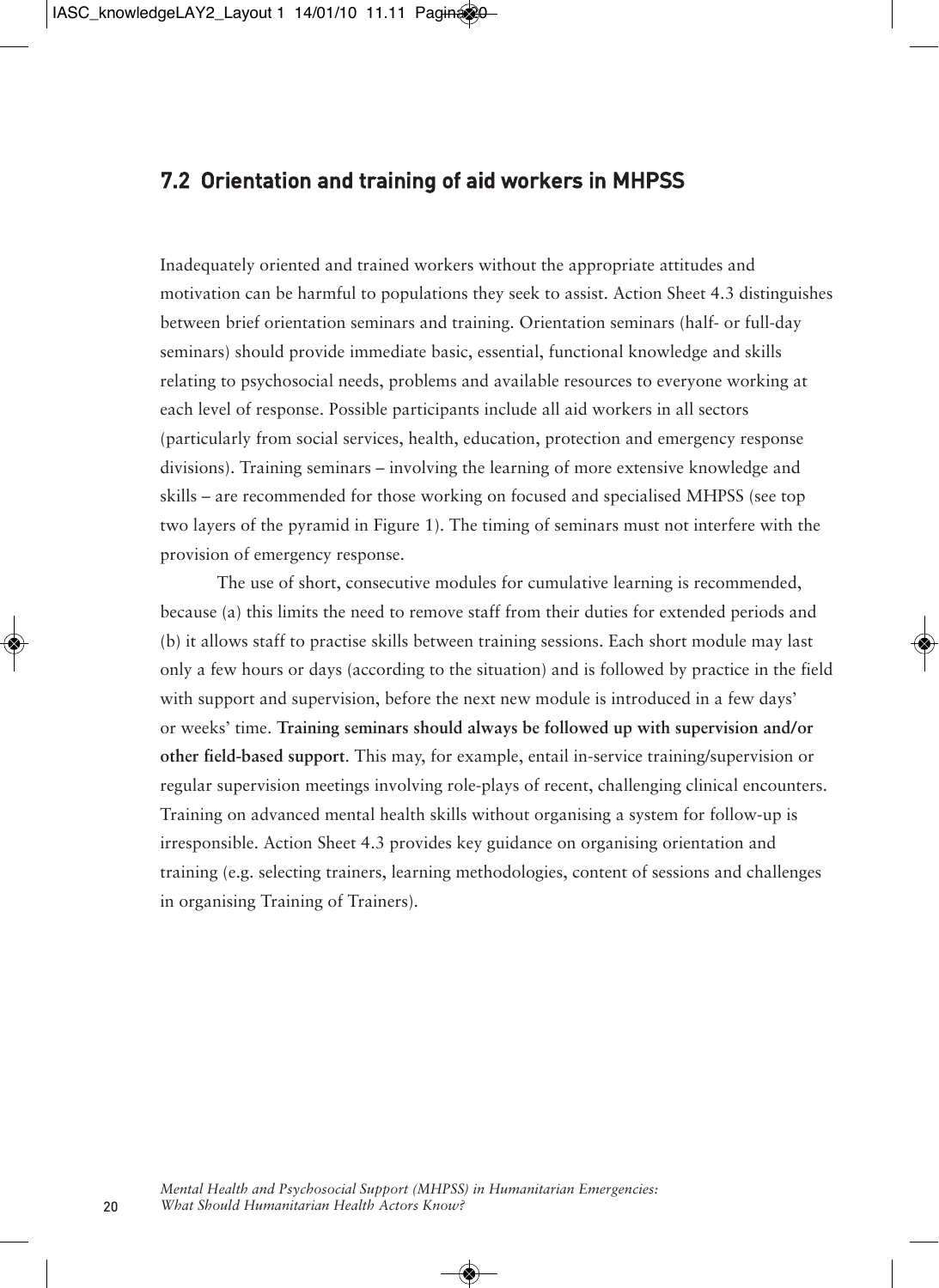## 7.3 Well-being of staff and volunteers

Staff members and volunteers working in emergency settings tend to work many hours under pressure and within difficult security constraints. Many workers experience insufficient managerial and organisational support, and they tend to report this as their biggest stressor. Moreover, confrontations with horror, danger and human misery are emotionally demanding and potentially affect the mental health and well-being of workers. Action Sheet 4.4 (points 2–4) describes key actions to facilitate a healthy working environment and to address potential day-to-day work-related stressors.

Psychological debriefing is no longer recommended. Staff who have experienced or witnessed extreme events (critical incidents, potentially traumatic events) need to have access to basic psychological support (psychological first aid, or PFA – see Section 4.2 above). When survivors' acute distress is so severe that it limits their basic functioning (or that they are judged to be a risk to themselves or others), they must stop working and receive immediate care from a mental health professional trained in evidence-based treatment of acute traumatic stress. An accompanied medical evacuation may be necessary.

It is important to ensure that a mental health professional contacts all staff members who have survived a critical incident one to three months following the event. The mental health professional should assess how the survivor is functioning and feeling and make a referral to clinical treatment for those with substantial problems that have not healed over time (see Action Sheet 4.4, points 6 and 7).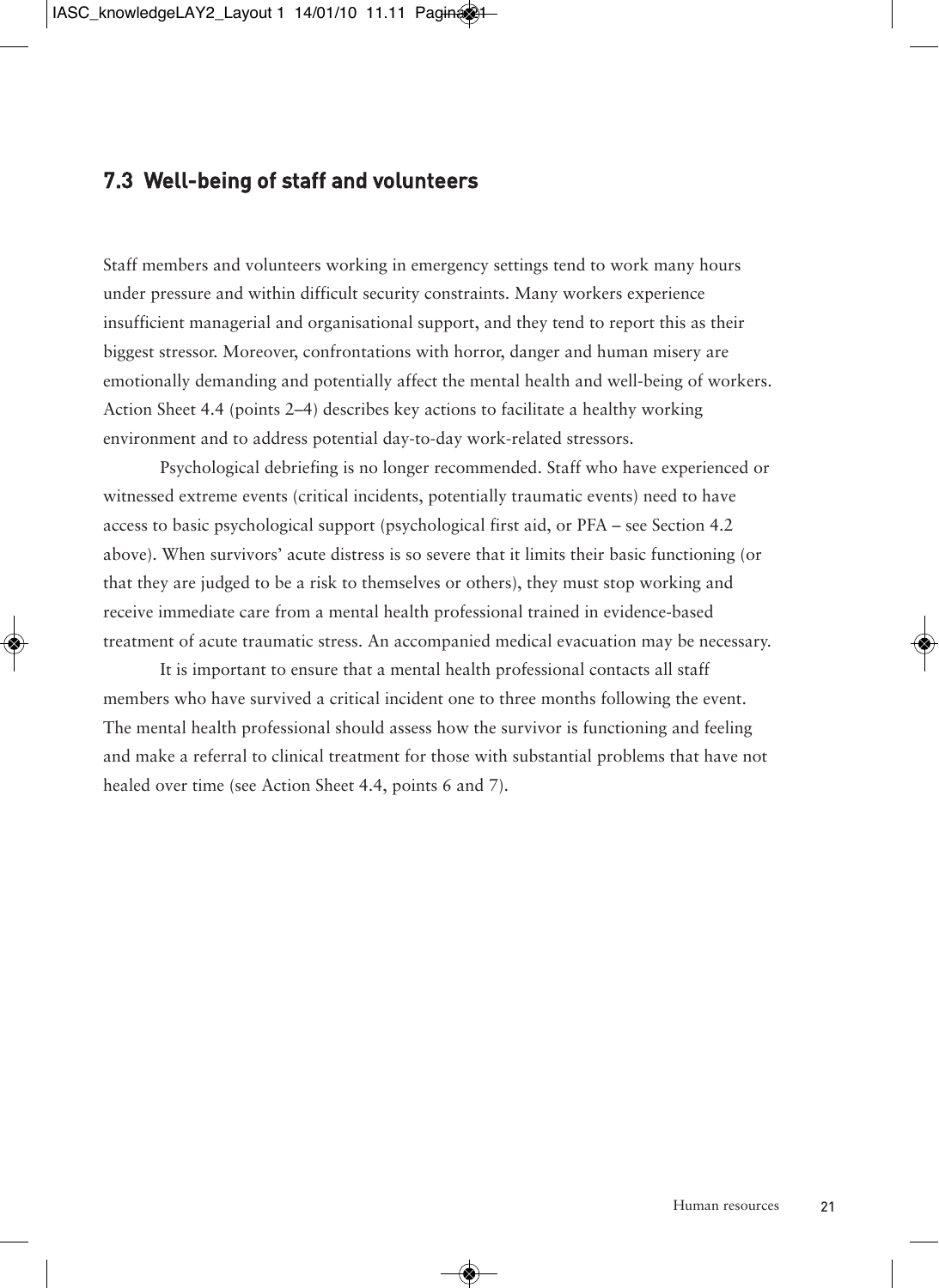# 8. Key tools and resources

- Bolton P. (2001). *Cross-Cultural Assessment of Trauma-Related Mental Illness* (Phase II). CERTI, Johns Hopkins University, World Vision. http://www.certi.org/publications/policy/ugandafinahreport.htm
- Forum for Research and Development (2006). *Management of Patients with Medically Unexplained Symptoms: Guidelines Poster*. Colombo: Forum for Research and Development. http://www.irdsrilanka.org/joomla/
- IASC (2005). Action Sheet 8.3: Provide community-based psychological and social support. In: *Guidelines for Gender-based Violence Interventions in Humanitarian Settings.* Geneva: IASC, pp.69-71. http://www.humanitarianinfo.org/iasc/content/products (also in Arabic, French and

Spanish).

- IASC (2007). *IASC Guidelines on Mental Health and Psychosocial Support in Emergency Settings*. IASC. http://www.humanitarianinfo.org/iasc/content/products (also in Arabic, French and Spanish; hard copy of guidelines includes a CD-ROM with resource documents).
- IASC (2008). *IASC Guidelines on Mental Health and Psychosocial Support in Emergency Settings: Checklist for Field Use*. Geneva: IASC. http://www.humanitarianinfo.org/iasc/content/products
- IASC Global Health Cluster (2009). Health Cluster Guide: A practical guide for country-level implementation of the Health Cluster. Geneva: WHO
- PAHO/WHO (2004). Sociocultural aspects. In: *Management of Dead Bodies in Disaster Situations*, pp.85-106*.* Washington: Washington DC: PAHO. http://www.paho.org/English/DD/PED/DeadBodiesBook.pdf (also in Spanish).
- Patel V. (2003). *Where There is No Psychiatrist. A Mental Health Care Manual*. The Royal College of Psychiatrists. http://www.rcpsych.ac.uk/publications/gaskellbooks/gaskell/1901242757.aspx
- Sphere Project (2004). Standard on mental and social aspects of health*.* In: *Humanitarian Charter and Minimum Standards in Disaster Response*, pp.291-293. Geneva: Sphere Project. http://www.sphereproject.org/handbook/index.htm (available in multiple languages).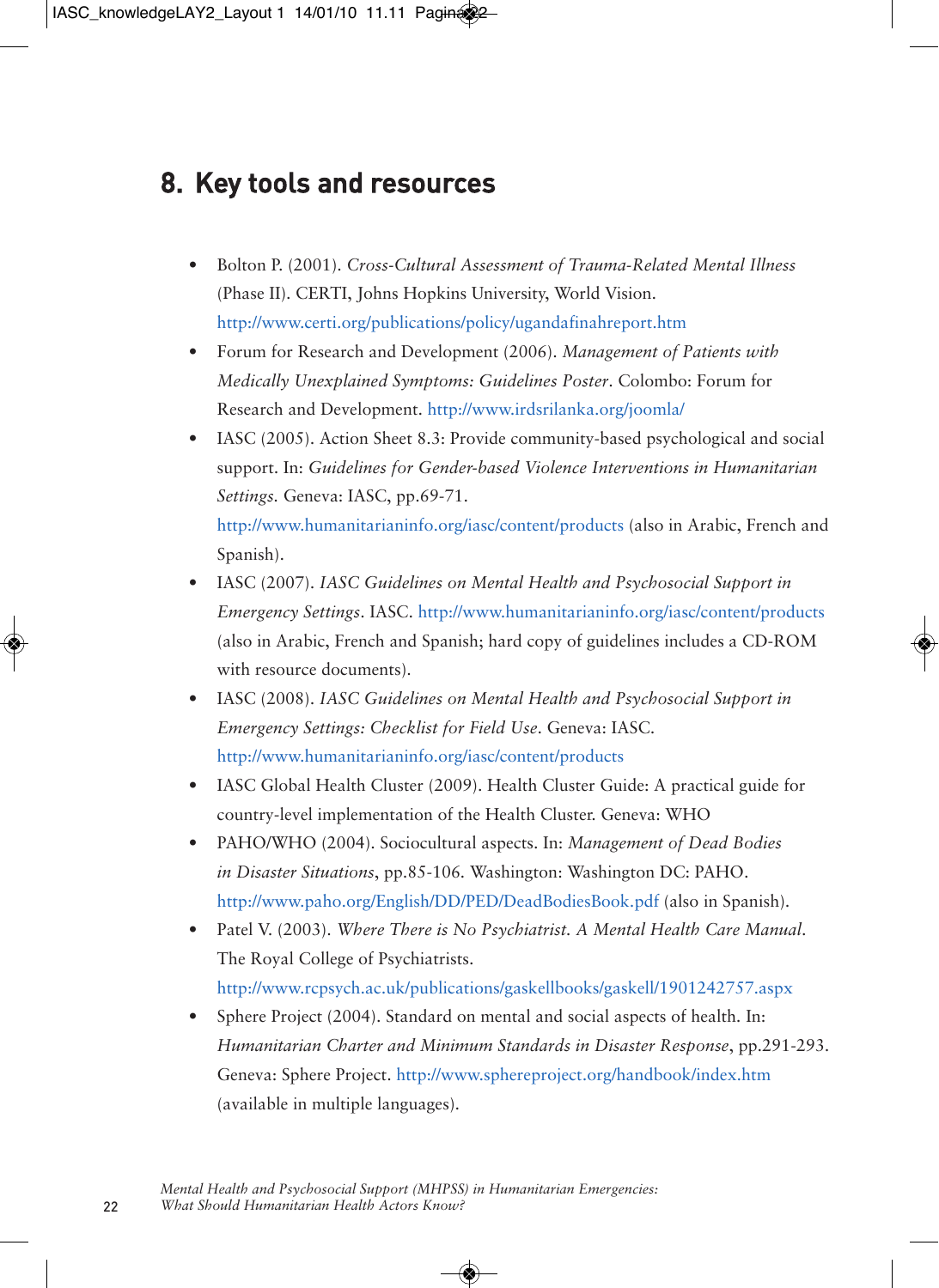- UNHCR/WHO (2008). *Rapid Assessment of Alcohol and Other Substance Use in Conflict-affected and Displaced Populations: A Field Guide.* Geneva: UNHCR/WHO.
- WHO (2003). *Mental Health in Emergencies: Mental and Social Aspects of Health of Populations Exposed to Extreme Stressors*. Geneva: WHO. http://www.who.int/mental\_health/media/en/640.pdf (also in Arabic, Bahasa, Chinese, French, Russian and Spanish).
- WHO (2003). *Brief Intervention for Substance Use: A Manual for Use in Primary Care*. Draft Version 1.1 for Field Testing. Geneva: WHO. http://www.who.int/substance\_abuse/activities/en/Draft\_Brief\_Intervention\_for\_Sub stance\_Use.pdf (also in Spanish).
- WHO (2006). *Mental Health and Psychosocial Well-being among Children in Severe Food Shortage Situations*. Geneva: WHO. http://www.who.int/nmh/publications/msd\_MHChildFSS9.pdf (also in French and Spanish).
- WHO (2009). *Pharmacological Treatment of Mental Disorders in Primary Health Care*. Geneva: WHO.
- WHO/UNHCR/UNFPA (2004). *Clinical Management of Survivors of Rape: Developing Protocols for Use with Refugees and Internally Displaced Persons* (revised edition). Geneva: WHO/UNHCR. http://www.who.int/reproductivehealth/publications/clinical\_mngt\_survivors\_of\_rape/ (also in Arabic and French).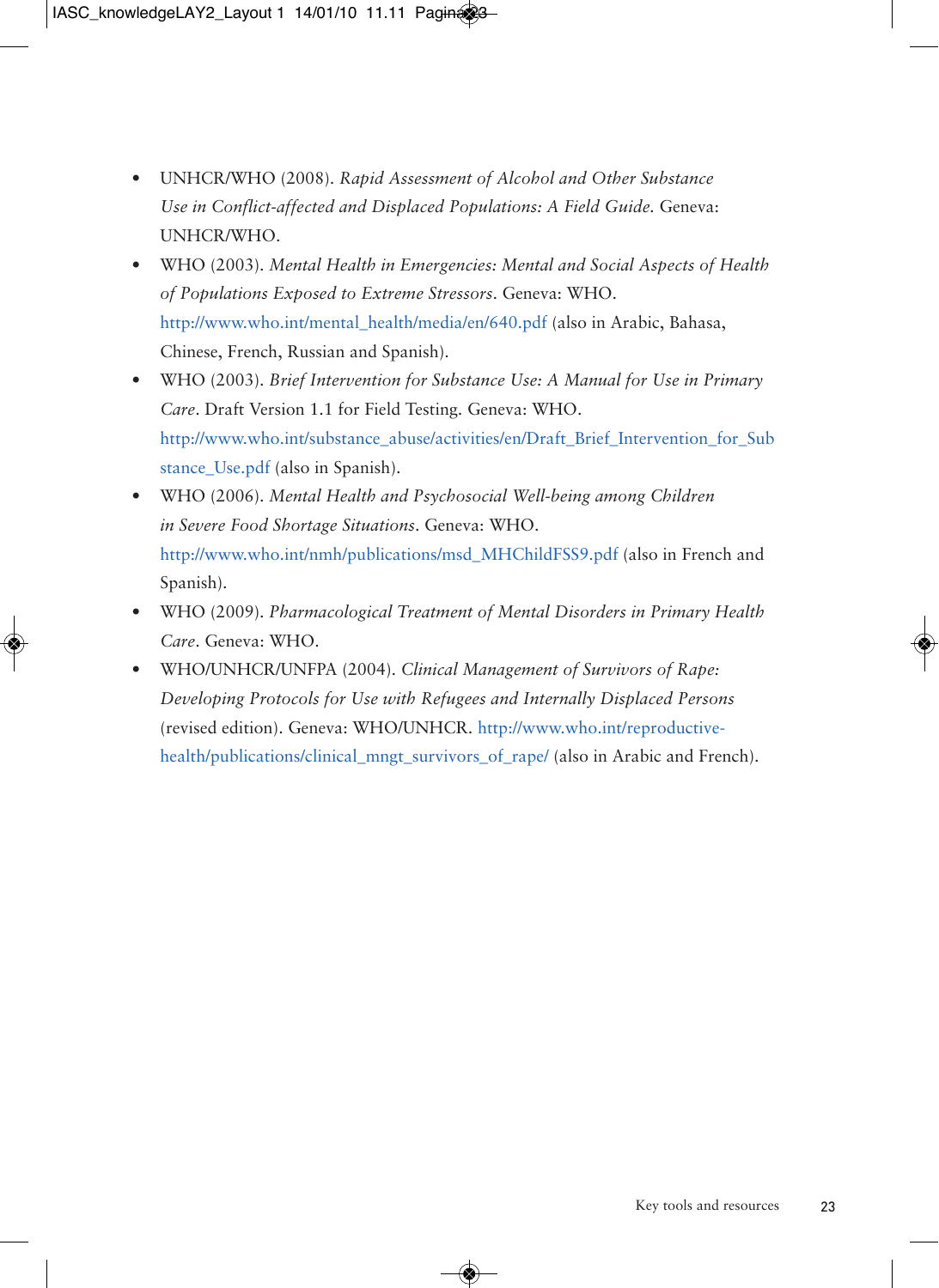## Appendix A

# Relevant medicines on the WHO Model List of Essential Medicines (2009)

#### Psychotherapeutic medicines

| $\Box$ chlorpromazine | injection: 25 mg (hydrochloride)/ml in 2 ml ampoule; oral liquid: 25 mg<br>(hydrochloride) / 5 ml; tablet: 100 mg (hydrochloride). |
|-----------------------|------------------------------------------------------------------------------------------------------------------------------------|
| $\Box$ fluphenazine   | injection: 25 mg (decanoate or enantate) in 1 ml ampoule.                                                                          |
| $\Box$ haloperidol    | injection: 5 mg in 1 ml ampoule; tablet: 2 mg; 5 mg                                                                                |
| $\Box$ amitriptyline  | tablet: 25 mg (hydrochloride).                                                                                                     |
| fluoxetine            | solid oral dosage form: 20 mg (present as hydrochloride).                                                                          |
| carbamazepine         | tablet (scored): 100 mg; 200 mg                                                                                                    |
| lithium carbonate     | solid oral dosage form: 300 mg.                                                                                                    |
| valproic acid         | tablet (enteric coated): 200 mg; 500 mg (sodium valproate)                                                                         |
| $\Box$ diazepam       | tablet (scored): 2 mg; 5 mg                                                                                                        |
| clomipramine          | capsule: 10 mg; 25 mg (hydrochloride).                                                                                             |

Antiparkinsonism medicines (to deal with potential extra-pyramidal side effects of anti-psychotics)

24

*biperiden* injection: 5 mg (lactate) in 1 ml ampoule; tablet: 2 mg (hydrochloride).

#### Anticonvulsants/antiepileptics

| carbamazepine    | oral liquid: 100 mg/5 ml; tablet (chewable): 100 mg; 200 mg; tablet (scored): 100<br>mg; 200 mg.                                                                                                     |
|------------------|------------------------------------------------------------------------------------------------------------------------------------------------------------------------------------------------------|
| diazepam         | Gel or rectal solution: 5 mg/ml in 0.5, 2 ml and 4ml tubes                                                                                                                                           |
| $\Box$ lorazepam | Parenteral formulation: 2 mg/ml in 1 ml ampoule; 4 mg/ml in 1 ml ampoule.                                                                                                                            |
| phenobarbital    | injection: 200 mg/ml (phenobarbital sodium); oral liquid: 15 mg/5 ml (as<br>phenobarbital or phenobarbital sodium); tablet: 15 mg-100 mg (phenobarbital).                                            |
| phenotyn         | capsule: 25 mg; 50 mg; 100 mg (sodium salt); injection: 50 mg/ml in 5 ml vial<br>(sodium salt); oral liquid: 25-30 mg/5 ml; tablet: 25 mg; 50 mg; 100 mg (sodium<br>salt); tablet (chewable): 50 mg. |
| valproic acid    | oral liquid: 200 mq/5 ml; tablet (crushable): 100 mq; tablet (enteric coated): 200<br>mg; 500 mg (sodium valproate).                                                                                 |

**❏** = similar clinical performance within a pharmacological class.

Medicines in *italic blue* are included in the 2010 version of the Interagency Health Emergency Kit.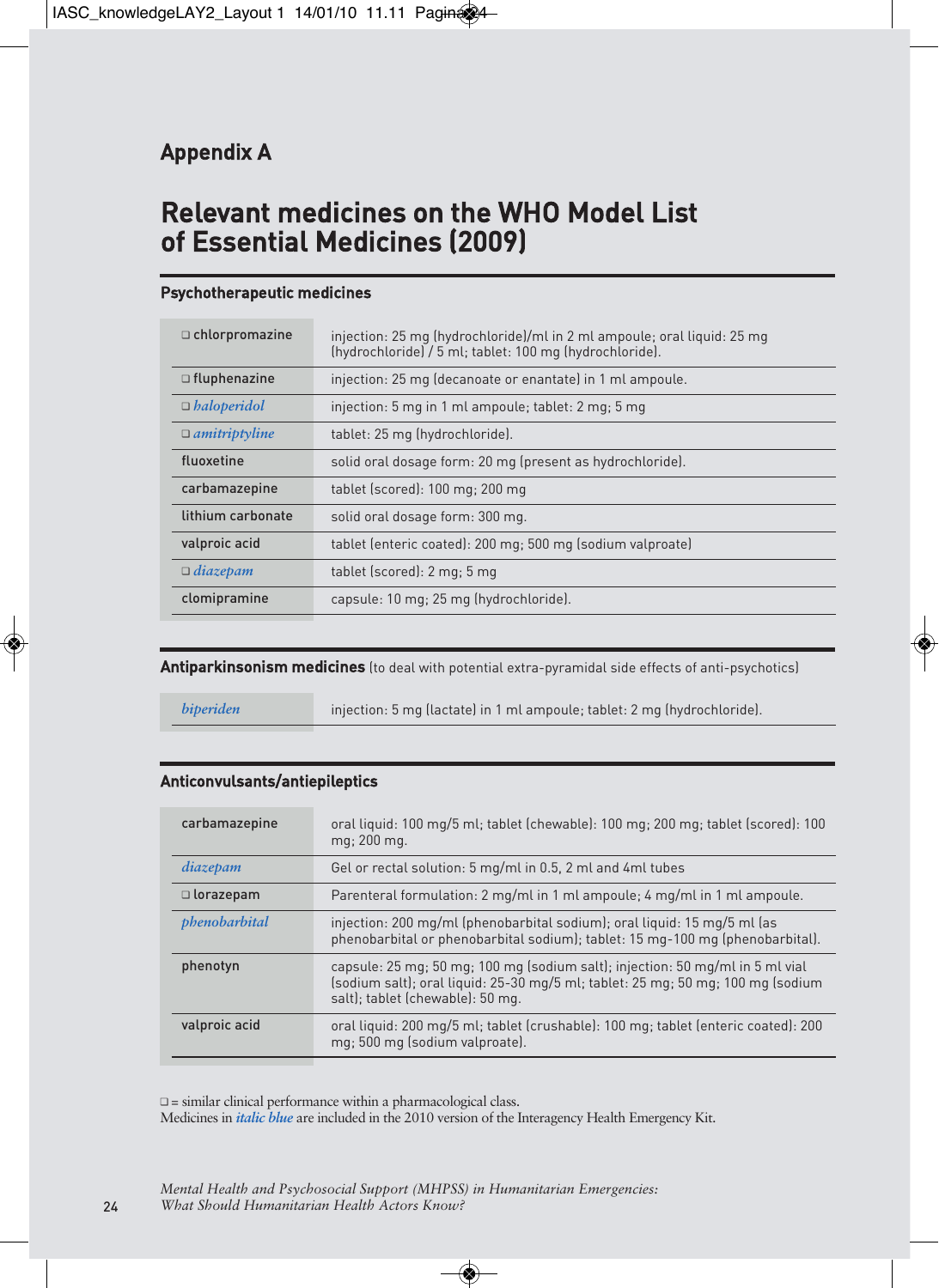# Appendix B

# UNHCR (2009) Health Information System (HIS) case definitions

#### **NEUROPSYCHIATRIC DISORDERS**

#### 1 Epilepsy/seizures

A person with epilepsy has at least two episodes of seizures not provoked by any apparent cause such as fever, infection, injury or alcohol withdrawal. These episodes are characterized by loss of consciousness with shaking of the limbs and sometimes associated with physical injuries, bowel/bladder incontinence and tongue biting.

#### 2 Alcohol or other substance use disorder

A person with this disorder seeks to consume alcohol (or other addictive substances) on a daily basis and has difficulties controlling consumption. Personal relationships, work performance and physical health often deteriorate. The person continues consuming alcohol (or other addictive substances) despite these problems. Exclusion criteria: The category should not be applied to people who are heavy alcohol (or other substance) users if they can control their consumption.

#### 3 Mental retardation/ intellectual disability

The person has very low intelligence causing problems in daily living. As a child, this person is slow in learning to speak. As an adult, the person can work if tasks are simple. Rarely will this person be able to live independently or look after oneself and/or children without support from others. When severe, the person may have difficulties speaking and understanding others and may require constant assistance.

#### 4 Psychotic disorder

The person may hear or see things that are not there or strongly believe things that are not true. They may talk to themselves, their speech may be confused, or incoherent and their appearance unusual. They may neglect themselves. Alternatively they may go through periods of being extremely happy, irritable, energetic, talkative, and reckless. The person's behaviour is considered "crazy"/highly bizarre by other people from the same culture.

#### 5 Severe emotional disorder

This person's daily normal functioning is markedly impaired for more than two weeks due to (a) overwhelming sadness/apathy and/or (b) exaggerated, uncontrollable anxiety/fear. Personal relationships, appetite, sleep and concentration are often affected. The person may be unable to initiate or maintain conversation. The person may complain of severe fatigue and be socially withdrawn, often staying in bed for much of the day. Suicidal thinking is common.

Inclusion criteria: This category should only be applied if there is marked impairment in daily functioning.

#### **OTHER COMPLAINTS OF CLINICAL CONCERN**

#### 6 Other psychological complaint

This category covers complaints related to emotions (e.g., depressed mood, anxiety), thoughts (e.g., ruminating, poor concentration) or behavior (e.g., inactivity, aggression). The person tends to be able to function in all or almost all day-to-day, normal activities. The complaint may be a symptom of a less severe emotional disorder or may represent normal distress (i.e., no disorder).

Inclusion criteria: This category should only be applied if (a) if the person is requesting help for the complaint and (b) if the person is not positive for any of the above five categories.

#### 7 Medically unexplained somatic complaint

The category covers any somatic/physical complaint that does not have an apparent organic cause. Inclusion criteria: This category should only be applied (a) after conducting necessary physical examinations. (b) if the person is not positive for any of the above six categories and (c) if the person is requesting help for the complaint.